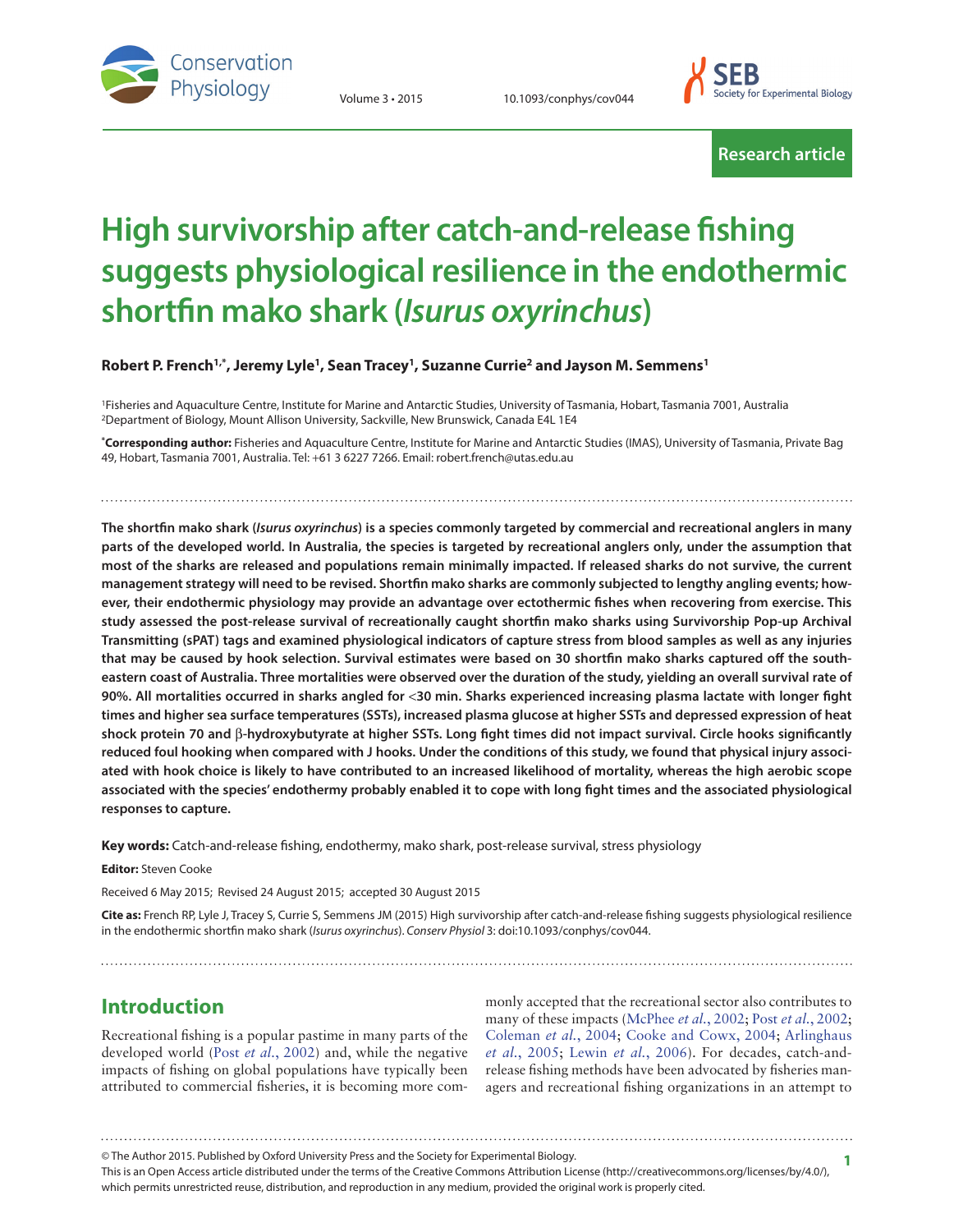promote the sustainable use of fisheries resources ([Policansky,](#page-13-3) [2002](#page-13-3); [Arlinghaus](#page-11-1) *et al.*, 2007). However, it is recognized that not all individuals are likely to survive once released, with post-release survival rates being highly variable among species [\(Muoneke and Childress, 1994;](#page-13-4) [Bartholomew and Bohnsack,](#page-11-2) [2005](#page-11-2); [Skomal and Mandelman, 2012](#page-14-0); [Gallagher](#page-12-2) *et al.*, 2014). This highlights the need to assess post-release survival on a species-by-species basis.

Like many elasmobranchs, the shortfin mako shark (*Isurus oxyrinchus*) is vulnerable to fishing pressure because of its lifehistory characteristics ([Hoenig and Gruber, 1990](#page-12-3); [Stevens,](#page-14-1) [2008](#page-14-1); [Semba](#page-13-5) *et al.*, 2011). It is an endothermic species, with one of the highest metabolic rates recorded for any pelagic shark; this implies a high aerobic scope that could be an advantage when dealing with physiological disturbances [\(Sepulveda](#page-13-6) *et al.*, 2007). The shortfin mako shark is a popular target species for game fishers and a substantial portion of the bycatch in commercial longline fisheries targeting tuna and billfish ([Stevens, 2008\)](#page-14-1). In Australia, the shortfin mako shark was listed as a protected species under the Environment Protection and Biodiversity Conservation (EPBC) Act in 2010, following listings by the International Union for Conservation of Nature (IUCN) and Convention on the Conservation of Migratory Species (CMS), as 'vulnerable' and 'migratory', respectively. A controversial political debate around the protection of the species in Australia resulted in the shortfin mako shark remaining available to be targeted by recreational anglers only, under the assumption that most of the sharks are released and that populations remain minimally impacted by the fishery. There is, however, little information on postrelease survival rates for recreationally caught shortfin mako sharks, and thus uncertainty as to the efficacy of the current management strategy.

In many instances, angling mortality can be linked to physical injuries associated with the gear used and the handling of the animal ([Muoneke and Childress, 1994](#page-13-4); [Cooke and Hogle,](#page-12-4) [2000](#page-12-4); [Cooke and Suski, 2004](#page-12-5); [Bartholomew and Bohnsack,](#page-11-2) [2005](#page-11-2); [Campana](#page-12-6) *et al.*, 2009; [Carruthers](#page-12-7) *et al.*, 2009; [Burns](#page-11-3) [and Froeschke, 2012\)](#page-11-3). Capture-related physiological disruptions exceeding a fish's ability to return to homeostasis can also result in mortality of released individuals ([Kieffer, 2000;](#page-12-8) [Moyes](#page-13-7) *et al.*, 2006; Hight *et al.*[, 2007](#page-12-9); Frick *et al.*[, 2010](#page-12-10), [2012](#page-12-11)). Additionally, physiological disruptions can influence the behaviour of released fish, resulting in increased vulnerability to predation during the recovery period [\(Brownscombe](#page-11-4) *et al.*[, 2014](#page-11-4); Raby *et al.*[, 2014](#page-13-8)).

Physiological responses to stressors can be observed through changes in blood chemistry, and it has been observed that the magnitude of the stress response in sharks and other fishes can be linked to environmental factors, such as water temperature ([Kieffer](#page-13-9) *et al.*, 1994; [Manire](#page-13-10) *et al.*, 2001). These responses include the anaerobic breakdown and mobilization of energy reserves, such as glucose and glycogen, to meet energetic demands and the associated accumulation of lactate (La−) and metabolic protons (H+), leading to lacticacidosis

([Skomal and Mandelman, 2012\)](#page-14-0). Changes in plasma ion concentrations can also result from lacticacidosis and drive cellular fluid shifts that result in haemoconcentration and disruptions to osmotic homeostasis ([Skomal and Mandelman,](#page-14-0) [2012\)](#page-14-0). A cellular stress response involving heat shock proteins (HSPs) may also be present if cellular proteins are negatively impacted by the stress [\(Roberts](#page-13-11) *et al.*, 2010; [Currie, 2011\)](#page-12-12). Recovery from these impacts is an aerobic process fuelled partly by the oxidation of ketones [\(Richards](#page-13-12) *et al.*, 2003), and it has been suggested that interspecific differences in dealing with capture stress may be linked, in part, to the metabolic scope and thermal physiology of the target species ([Skomal](#page-13-13) [and Bernal, 2010](#page-13-13); [Skomal and Mandelman, 2012](#page-14-0)). Therefore, in understanding the implications of capture on subsequent survival it is necessary to screen for a suite of physiological and cellular markers [\(Skomal, 2007](#page-13-14)).

Post-release survival itself can be problematic to assess, particularly in large migratory species, where controlled experiments are not possible and conventional tag recapture studies may be limited by dispersal ([Moyes](#page-13-7) *et al.*, 2006; [Skomal, 2007](#page-13-14)). Satellite tags are one way of addressing survivorship in large migratory animals ([Graves](#page-12-13) *et al.*, 2002; [Stokesbury](#page-14-2) *et al.*, 2011); however, the cost of tags often precludes large sample sizes [\(Donaldson](#page-12-14) *et al.*, 2008). The recent development of specialized survivorship tags provides researchers with a more cost-effective solution to this problem ([Hutchinson](#page-12-15) *et al.*, 2015).

This study aimed to quantify the post-release survival rate for recreationally caught shortfin mako sharks, with consideration of the nature and magnitude of the physiological response to capture. Given the high metabolic rate and aerobic scope associated with this species' thermal strategy, we hypothesized a high post-release survival rate that is independent of the level of physiological stress experienced during recreational capture.

# **Materials and methods**

## **Capture and sampling**

Shortfin mako sharks were caught in south-eastern Australian waters off the coast of Tasmania (Tas), South Australia (SA) and New South Wales (NSW) using gears and methods commonly used by Australian game fishers when targeting this species. Sharks were attracted to the boat using chum and offered a baited hook once sighted. Each shark was allowed to take the bait and swim away from the boat before the hook was set. Gear used included 15, 24 and 37 kg rated monofilament line, joined to a ∼130 kg monofilament wind-on leader and 1.6 mm stainless-steel wire trace. Terminal tackle alternated between non-offset Shogun 9/0 stainless-steel J (straight shank) hooks and non-offset Eagle Claw 13/0 circle hooks. Once boat-side, 26 sharks were left in the water and restrained by looping a thick, soft rope around the body posterior to the pectoral fins. Fight time (time from hook-up to restraint) was recorded to the nearest minute. The boat was kept in gear and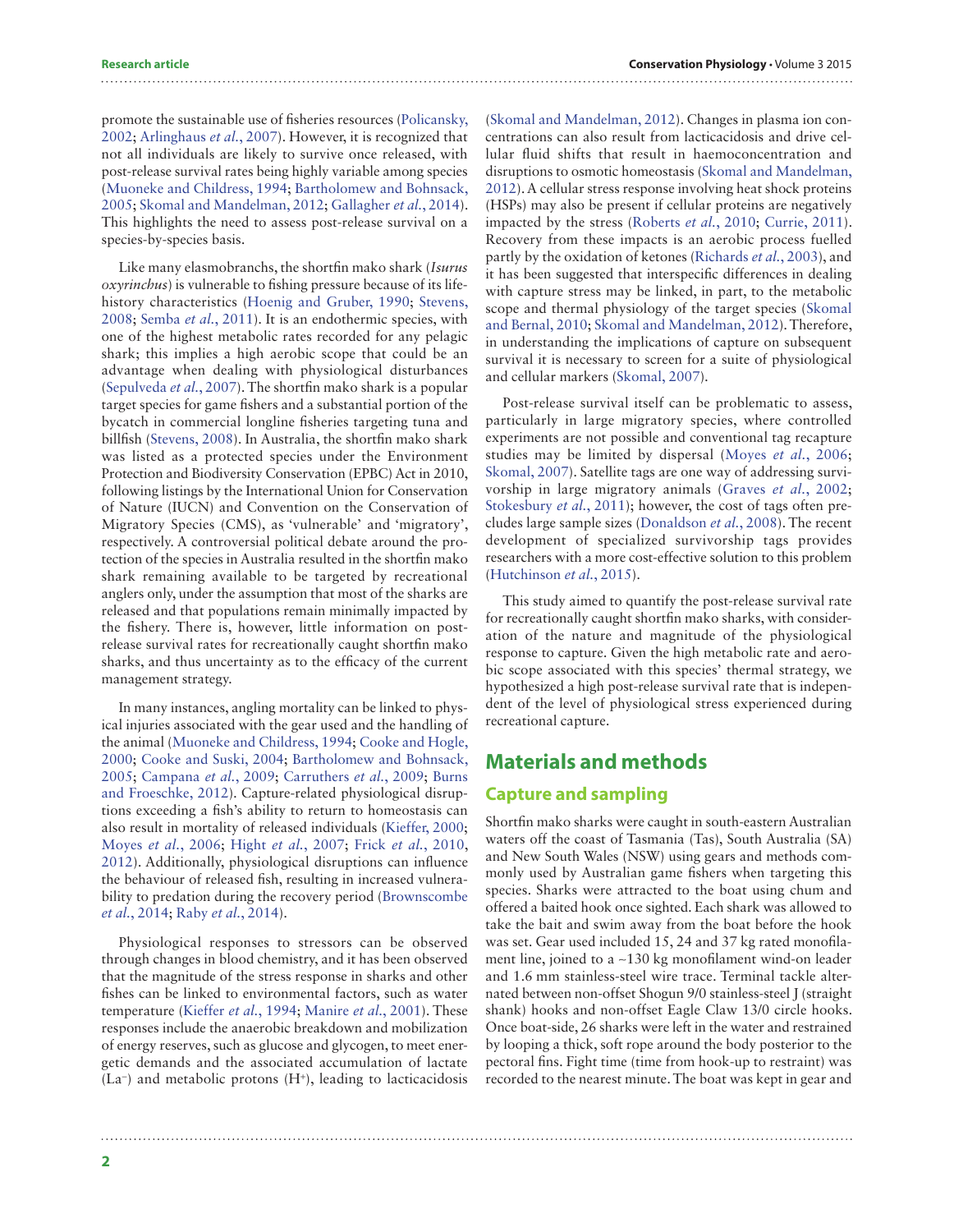the shark moved slowly forward, facilitating ventilation of the gills. Seven sharks were manually lifted through a dive door for handling on deck; once where the tag applicator would not penetrate the skin, and six times when small (<∼50 kg) sharks either became tangled in gear or when it was deemed more efficient to handle them without the use of rope. In such instances, animals were not ventilated in order to replicate game fishing conditions as closely as possible; no restraint on deck was necessary.

Once restrained or on deck, a pre-heparinized 5 ml syringe fitted with a 16 gauge needle was used to take a ∼4 ml blood sample via caudal puncture. The sharks were measured to the nearest centimetre (fork length) and sex and hooking location (Table [1\)](#page-2-0) noted. Sharks were then tagged adjacent to the dorsal fin with a Survivorship Pop-up Archival Transmitting (sPAT) tag (Wildlife Computers) fitted with a Domeier umbrella anchor. Where possible, the hook was removed before release; if this was not possible, the trace was cut as close to the hook as possible. Each shark was examined for physical damage associated with hooking and substantial bleeding (free-flowing blood that was not obviously slowed by natural haemostasis) noted. Handling time (time from restraint to release) was recorded to the nearest minute, and the general condition upon release and the vigour of the shark as it swam off were also categorized (Table [1](#page-2-0)).

### **Post-release survival**

Post-release survival was determined using data from the sPAT tags as per [Hutchinson](#page-12-15) *et al.* (2015). These tags are preprogrammed to release and report survival after 30 days at liberty or to report prematurely if mortality occurs. Each tag summarizes data *in situ* and transmits daily minimal and maximal temperature and depth, light change (day–night transitions) and attachment pin status (whether or not the tag has separated from the anchor). These data, along with the final pop-up location, are transmitted via Argos satellites once the tag reaches the surface and are used to determine whether the shark was actively swimming and alive at the time of release. If no movement (no depth change) is detected over 24 h or the tag exceeds 1700 m in depth, the tag will release prematurely. The fate of each tag, and therefore each shark, will fall into one of the following four categories: 'completed deployment', 'sinker', 'sitter' or 'floater'. A 'completed deployment' refers to a tag still attached to a swimming animal 30 days after deployment; from this, survival is inferred as recovery from any physiological disturbances associated with the capture experience is expected to have occurred well within this deployment period (Frick *et al.*[, 2010\)](#page-12-10). 'Sinker' is assigned to tags that surpass 1700 m in depth, it can be assumed that the tag is attached to a shark that has died and is sinking; this depth is well beyond the maximum reported for shortfin mako sharks [\(Abascal](#page-11-5) *et al.*, 2011). 'Floater' refers to a tag that remains floating on the surface for 24 h; this may indicate attachment failure or possible fishing mortality. 'Sitter' refers to a tag remaining at a constant depth that is shallower than 1700 m for 24 h, implying that the shark died, sank and is resting on the ocean floor.

#### **Biochemical analyses**

Whole-blood glucose and lactate were quantified immediately with the use of hand-held meters [Accu-Chek Active blood glucose meter (Roche); Lactate Pro (Arkray)]. Spun haematocrit was determined by centrifuging blood for 5 min at a relative centrifugal force of 4400*g* in duplicate 75 mm mylar-coated capillary tubes plugged with Critoseal clay (ZIPocrit portable haematocrit centrifuge; LW Scientific). The remaining blood was then centrifuged at a relative centrifugal force of 2800*g* for 5 min (ZIPspin microcentrifuge; LW Scientific) to separate plasma and red blood cells (RBCs), and immediately placed in liquid nitrogen for later analysis using the procedures detailed below. Long-term storage was  $at - 80^{\circ}$ C.

<span id="page-2-0"></span>

|  |  |  |  |  | Table 1: Detailed definitions of variables recorded from each shark at capture |
|--|--|--|--|--|--------------------------------------------------------------------------------|
|--|--|--|--|--|--------------------------------------------------------------------------------|

| <b>Hooking locations</b>   | Jaw             | Hooked around the jaw directly, including gums                                              |  |  |  |  |
|----------------------------|-----------------|---------------------------------------------------------------------------------------------|--|--|--|--|
|                            | <b>Throat</b>   | Hook set behind teeth to oesophagus, excluding gill arches or filaments. Hook still visible |  |  |  |  |
|                            | <b>Gills</b>    | Hook set internally in gill arches or gill filaments                                        |  |  |  |  |
|                            | Gut             | Hook set in deep oesophagus (beyond vision) and further down alimentary canal               |  |  |  |  |
|                            | <b>Body</b>     | Hook set in any external surface of the shark, excluding jaw                                |  |  |  |  |
| Condition at capture       | Good            | Active and responsive shark with no damage beyond the hook puncture                         |  |  |  |  |
|                            | Average         | Shark appears exhausted, is not very responsive or has sustained superficial injuries       |  |  |  |  |
|                            | Poor            | Shark appears dead or dying (moribund) or has sustained heavy injuries/heavy bleeding       |  |  |  |  |
| Swimming vigour at release | Strong          | Vigorous or high-energy swimming                                                            |  |  |  |  |
|                            | Well            | Regular pre-capture-like swimming                                                           |  |  |  |  |
|                            | Slow            | Exhausted, sluggish or buoyancy troubled                                                    |  |  |  |  |
|                            | <b>Lifeless</b> | No active swimming at all; drifted away                                                     |  |  |  |  |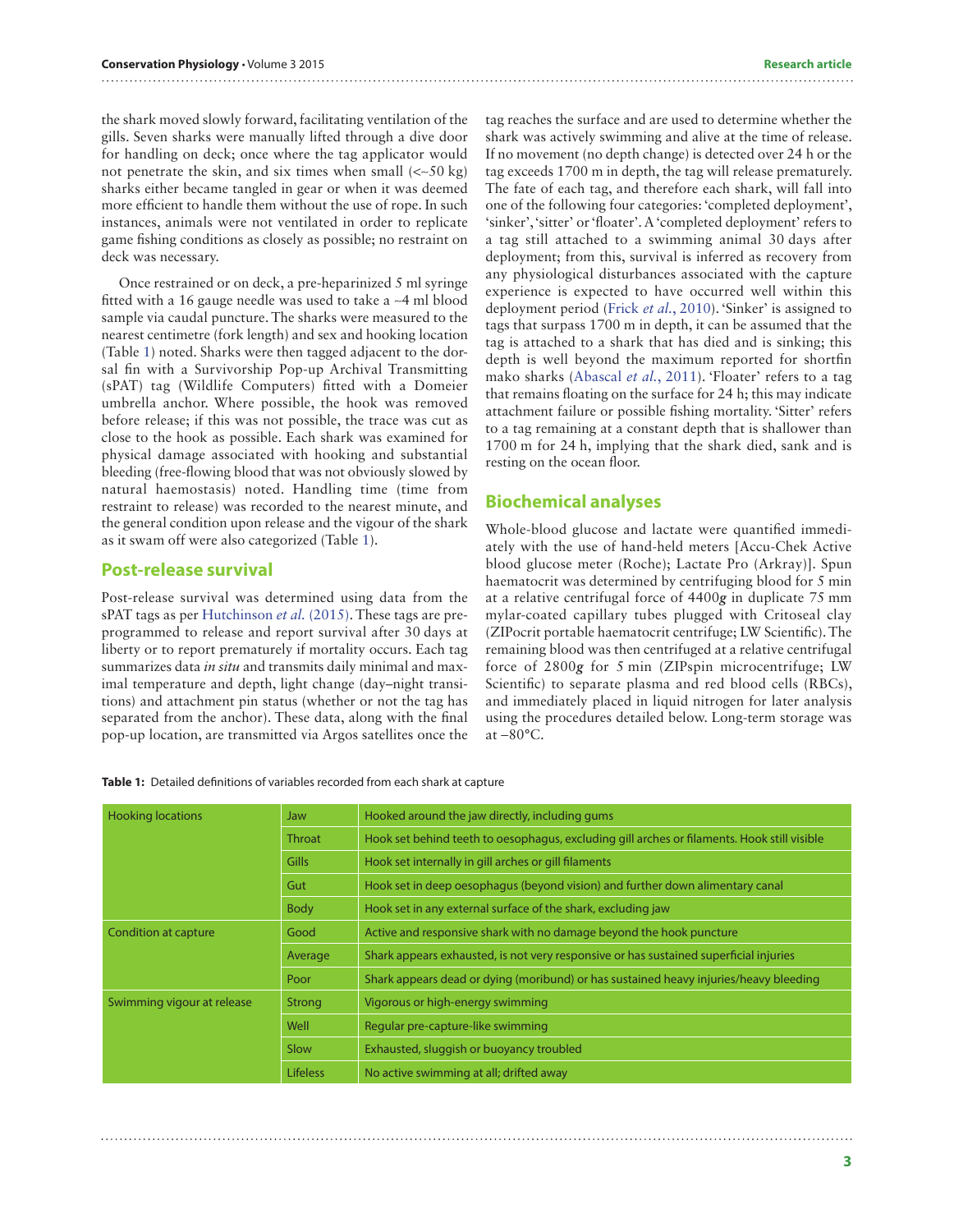#### **Protein levels of heat shock protein 70**

Soluble protein was extracted from RBCs as per [LeBlanc](#page-13-15) *et al.*  $(2012)$ . Each sample was diluted in 200 ul of shark saline (mM: 280 NaCl; 7 KCl; 10 CaCl<sub>2</sub>; 4.9 MgCl<sub>2</sub>; 8 NaHCO<sub>3</sub>; 1 NaH<sub>2</sub>PO<sub>4</sub>; 0.5 Na<sub>2</sub>SO<sub>4</sub>; pH 7.8; modified from [Villalobos](#page-14-3) [and Renfro, 2007\)](#page-14-3) before DNA was sheared. This saline was free of urea, trimethylamine oxide (TMAO) and glucose for analysis purposes, because these compounds were measured as part of the experimental protocol. The resulting supernatant was diluted 1:200 in shark saline and assayed (BioRad) at 750 nm using a VERSA<sub>MAX</sub> microplate reader.

Heat shock protein 70 was analysed based on methods developed for spiny dogfish (*Squalus acanthias*; [Kolhatkar](#page-13-16) *et al.*[, 2014](#page-13-16)). Thirty micrograms of soluble protein was run alongside a four-point standard curve (5, 15, 45 and 135 ng) of HSP70/72 standard (SPP-758; Enzo Life Sciences). The primary antibody AS05-083A diluted 1:4000 in ECL (Global anti-HSP70; Agrisera; recognizing both constitutive and inducible isoforms of HSP70). Imaging was captured in a VERSA<sub>DOC</sub>™ imaging system (MP 4000; BioRad) with Quantity One software. Image Lab® software (BioRad) was used to quantify the band signal against the standard curve.

#### **Plasma lactate**

Given that the Lactate Pro is designed for use on human samples, we used a plasma lactate assay to validate the results obtained from the hand meter. Plasma lactate was quantified using a NADH-linked spectrophotometric assay as described by [Currie](#page-12-16) *et al.* (1999). Samples were incubated for 30 min after the addition of the glycine buffer before concentrations were read at 340 nm using a VERSA<sub>MAX</sub> microplate reader.

The values obtained from the Lactate Pro meter were tested for agreement against lactate assay values using Bland–Altman analysis ([Bland and Altman, 1995,](#page-11-6) [1999;](#page-11-7) [Krouwer, 2008](#page-13-17)). Given that a number of assay samples were compromised by equipment malfunction, this procedure allowed the use of a larger, more accurate data set with respect to lactate concentrations. Data were log transformed to account for normality and proportional error of differences during the analysis. Transformed Lactate Pro values under-represented the assay values by a mean difference of  $-0.4119$  (*P* = 0.007; *n* = 30). These values were adjusted accordingly by adding 0.4119 and converted back to reflect untransformed values. The adjusted lactate values were used in all further statistical analyses.

#### **Plasma ions**

Na+, Cl− and K+ were quantified by diluting plasma samples 1:2 with double-distilled  $H_2O$  and analysing with a Diamond Diagnostics SmartLyte electrolyte analyser.

#### **Osmolytes**

Red blood cell and plasma urea were measured in accordance with [Kolhatkar](#page-13-16) *et al.* (2014). The saline described above (see '*Protein levels of heat shock protein 70*') was used for

dilutions. Plasma TMAO was analysed by diluting samples 1:5 in cold acetone before analysis using a quadrupole linear ion trap (LTQ) mass spectrometer as described by [MacLellan](#page-13-18) *et al.* [\(2015\)](#page-13-18). Five microlitres of sample was diluted in 495 µl of 50/49.9/0.1 (v/v/v) methanol/water/formic acid; this solution was then laced with 5 µl of d9-TMAO (0.01 M) to give a final concentration of 0.1 mM. Ten microlitres of sample was injected into the mass spectrometer in triplicate. Plasma TMAO concentrations were determined by comparing the signal strengths of both endogenous and labelled TMAO and applying the appropriate dilution factor.

#### **β-Hydroxybutyrate**

Plasma β-hydroxybutyrate (β-OHB) was quantified using a colorimetric assay kit (Cayman Chemical Company IN: 700190) with a VERS $A_{MAX}$  microplate reader according to the manufacturer's instructions.

#### **Statistical analyses**

The 95% confidence interval associated with the survival estimate was calculated using the Release Mortality version 1.1.0 software developed by [Goodyear \(2002\)](#page-12-17) and based on 10,000 simulations with no error sources or natural mortality incorporated, as described by [Kerstetter and Graves \(2006\)](#page-12-18).

All other statistical analyses were carried out using SPSS (IBM) and R ([R Core Team, 2014\)](#page-13-19). A Kruskal–Wallis H test was used to determine whether the size distributions of sharks differed between sampling regions (NSW, Tas and SA) and whether concentrations of blood parameters differed between sharks with fight times <70 min (the bulk of the data) and four sharks with fight times that exceeded this limit (122– 513 min). The non-parametric tests were chosen because a Sharpio–Wilk test of normality indicated that non-normal distributions were present in these data. Adjusted *P*-values are presented. The association between hook type and the occurrence of foul hooking (throat, gut, body and gill locations combined) vs. jaw hooking was investigated using a  $\chi^2$  test. Fisher's exact test was used to determine whether two uncontrolled components of our handling procedure contributed to mortality, i.e. bringing sharks on board and not removing hooks. Line class was not tested as a factor in the analyses because drag weight was not standardized.

#### **Generalized additive models**

Generalized additive models (GAMs) were used to investigate which factors (fork length, SST and hooking location) influenced the length of fight time and to test the relationship between the characteristics of capture (namely: SST, fight time, handling time, whether sharks were handled on deck, hook type and hooking location) and blood-based dependent variables representing the physiological stress response.

Cleveland dotplots and boxplots were visually inspected to check for outliers in accordance with methods recommended by Zuur *et al.* [\(2010\)](#page-14-4). Covariates were selected based on correlation matrices, Pearson's coefficients and variance inflation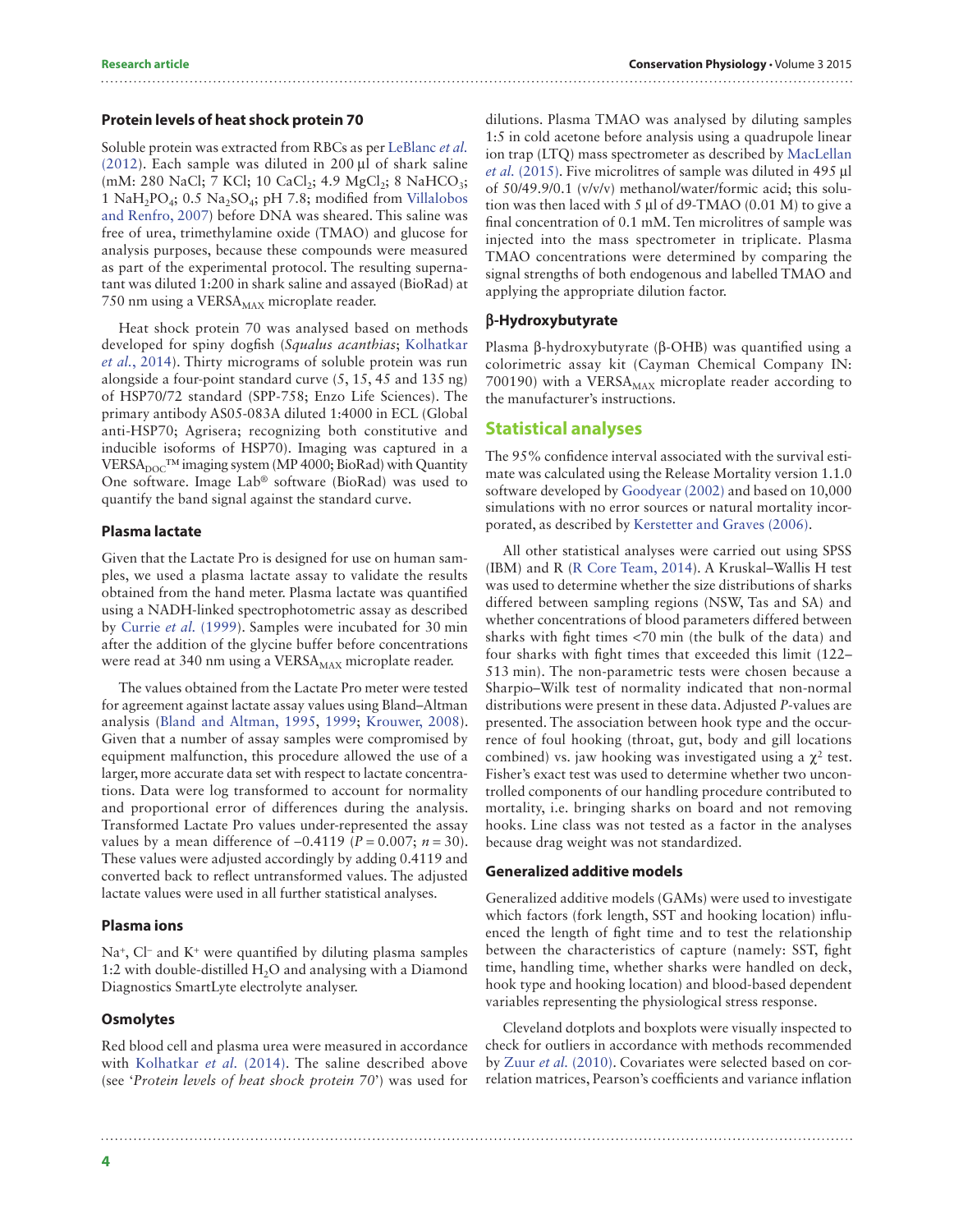factors. Final selection of covariates for the model was made logically within these constraints (Zuur *et al.*[, 2009](#page-14-5), [2010;](#page-14-4) [Zuur, 2012](#page-14-6)). Extreme data need to be removed prior to analysis in order to reduce the likelihood of type 1 and 2 errors. As such, sharks with fight times >70 min (122–513 min) were omitted from GAMs to prevent the clustering caused by extreme values contributing to statistical errors; beyond this time point, relationships become based on too few data points to be considered reliable (plots of the full data are included in [Supplemental Figure S1](http://conphys.oxfordjournals.org/lookup/suppl/doi:10.1093/conphys/cov044/-/DC1) to illustrate this point).

Beginning with a fully factored model for each response variable, a stepwise, backwards elimination method was used to drop predictor variables from the model based on statistical significance and relevance until only significant predictors remained ([Ambelu](#page-11-8) *et al.*, 2014). A smoothing function was applied to the primary non-linear predictor (fight time or fork length) and the number of knots (inflection points) adjusted so that the spline did not indicate over-fitting ([Ambelu](#page-11-8) *et al.*, [2014](#page-11-8)). All GAMs were run using the Gaussian family algorithm and Identity link function.

## **Results**

Thirty-three shortfin mako sharks ranging between 110 and 265 cm fork length (equating to 13.4 and 191.5 kg based on the length–weight conversion presented by [Stevens, 1984](#page-14-7)) were sampled; 23 sharks were caught adjacent to Tas, three adjacent to SA and seven adjacent to NSW. There was no significant difference between the size frequency compositions of sharks from each region (Kruskal–Wallis test: *H* = 2.190, d.f. = 2,  $n = 33$ ,  $P = 0.335$ ).

Fight times ranged from 1 to 513 min. A significant relationship existed between fight time and fork length  $(F = 15.862)$ ,  $P < 0.0004$ ) and between fight time and SST ( $F = 4.166$ ,  $P = 0.027$ ;  $n = 29$ , generalized cross-validation score = 169.43, adjusted  $r^2 = 0.496$ , deviance explained = 54.8%). Larger sharks had longer fight times, and these times were extended further at warmer SSTs (Fig. [1\)](#page-4-0).

### **Hook type and hooking location**

Of the sharks sampled, 18 (54.5%) were caught using circle hooks and 15 (45.5%) using J hooks. The majority of sharks caught using circle hooks were jaw hooked (83.3%), whereas the use of J hooks resulted in more variable hooking locations and a significantly lower proportion of sharks hooked in the jaw ([2](#page-4-1)0%;  $\chi^2$  = 13.237, d.f. = 1, *P* = 0.0001; Table 2). Only

<span id="page-4-1"></span>**Table 2:** Summary of anatomical hooking locations for 33 shortfin mako sharks caught on two types of terminal tackle

| Location      | J hook (% of hook type<br>in location) | Circle hook (% of<br>hook type in location) |  |  |  |
|---------------|----------------------------------------|---------------------------------------------|--|--|--|
| Jaw           | 3(20%)                                 | 15 (83.3%)                                  |  |  |  |
| <b>Throat</b> | 5(33.3%)                               | $2(11.1\%)$                                 |  |  |  |
| Gut           | 4(26.7%)                               | $0(0\%)$                                    |  |  |  |
| <b>Body</b>   | $0(0\%)$                               | $1(5.6\%)$                                  |  |  |  |
| Gills         | 3(20%)                                 | $0(0\%)$                                    |  |  |  |
| <b>Total</b>  | 15 (100%)                              | 18 (100%)                                   |  |  |  |

J hooks are 9/0 stainless-steel 'Shogun' hooks; circle hooks are 13/0 'Eagle Claw'. Numbers and percentages are shown.



<span id="page-4-0"></span>Figure 1: Loess smoothing functions (blue lines) showing the relationship and 95% confidence intervals (grey shading) between fork length (in centimetres) and fight time (in minutes; **a**) and sea surface temperature (in degrees Celsius) and fight time (**b**) for all sharks with fight times up to 70 min (*n* = 29). Tagged individuals (*n* = 26) are overlayed on the function, with blue dots representing survivors and red dots indicating mortalities.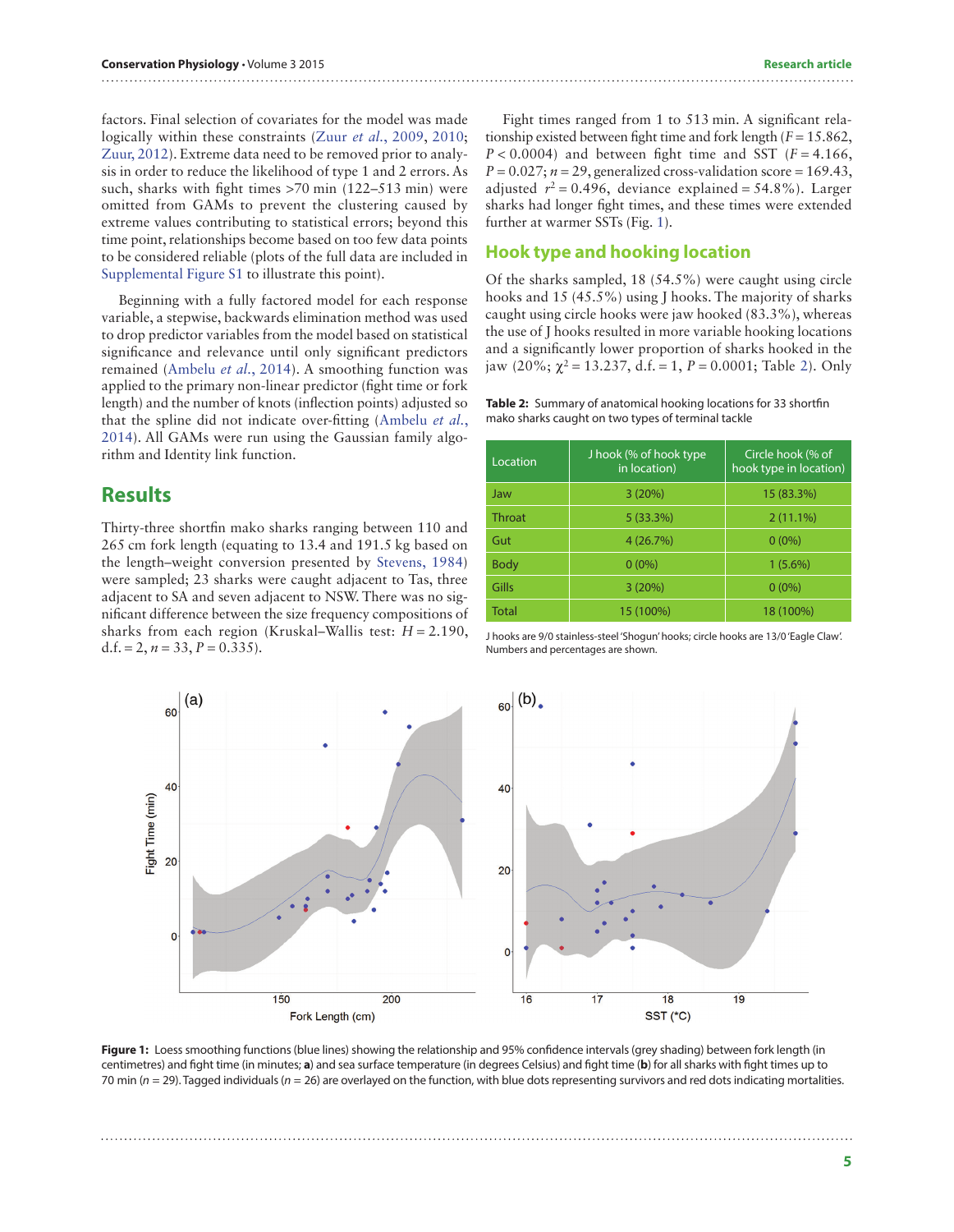one shark was observed to have substantial bleeding; it was caught using a J hook, which was lodged in the gills. We were able to remove hooks from 12 sharks before release (Table [3](#page-6-0)).

#### **Post-release survival**

Thirty sharks were tagged with sPAT tags, 27 of which survived for the full duration of the 30 day tag deployment (Table [3](#page-6-0)), equating to a survival rate of 90% (95% confidence interval: 80–97%). The three mortalities occurred within 24 h of release and were all categorized as 'sitters', meaning that minimal and maximal daily depth were the same, and remained constant for over 24 h. In all instances, these resting depths corresponded with bathymetry, confirming that the shark was resting on the seabed. With the exception of three individuals, the sharks were generally in good condition when captured, and most swam off well (Table [3\)](#page-6-0). Three individuals were, however, in poor condition at release; two appeared moribund and lifeless and the other exhibited severe bleeding; only the latter of these three did not survive. A blood sample was available for only one of the sharks that died, and thus we were unable to investigate the relationship between physiological stress and post-release mortality. Physiological parameters for this shark were, however, well within the ranges of all surviving individuals (Figs [2](#page-7-0)–[5\)](#page-8-0). Although two of the three mortalities were sharks that were brought on board, this handling practice did not have a significant impact on mortality  $(P = 0.094)$ , nor did failure to remove hooks before release  $(P = 0.672)$ .

#### **Physiological response to capture**

Twenty-seven of the tagged sharks were blood sampled, along with three non-tagged sharks. All 30 blood samples were analysed with field meters at the time of capture, with 13 of the frozen blood samples further analysed in the laboratory. None of the tested physiological variables (Table [4](#page-8-1)) were significantly related to handling time, handling on deck, hooking location or hook type.

For sharks with fight times up to 70 min, there were significant positive relationships between plasma lactate and increasing fight time (Fig. [2](#page-7-0)a) and SST (Fig. [2b](#page-7-0)) and plasma glucose and increasing SST (Fig. [3\)](#page-7-1). There were significant negative relationships between both RBC HSP70 (Fig. [4\)](#page-7-2) and plasma β-OHB (Fig. [5](#page-8-0)) and increasing SST (Table [5](#page-9-0)).

Haematocrit and concentrations of plasma Na+, plasma K+ or plasma Cl−, urea (plasma and RBC), plasma TMAO and the ratio between plasma urea and plasma TMAO were not explained by any of the factors tested in our models.

Although not included in GAMs, sharks with fight times in excess of 70 min had significantly higher plasma lactate  $(H = 4.904, P = 0.026)$  and plasma Na<sup>+</sup> concentrations  $(H = 4.541, P = 0.033)$  than sharks caught within 70 min. No other blood parameters differed significantly between the two fight time groups.

# **Discussion**

This is the first study to assess post-release survival and capture stress physiology directly for shortfin mako sharks in a recreational fishery. Overall, post-release survival rate is 90% when shortfin mako sharks are caught on rod and reel and subjected to fight times up to 513 min and handled for up to 12 min. The high survival rate supports the efficacy of catch and release as a strategy promoting responsible fishing for this species. Plasma lactate concentrations indicate that substantial anaerobic activity was associated with resisting capture; however, no sign of disruption to ionic or osmotic or energetic homeostasis was observed with fight times up to 70 min. The limited number of sharks with fight times in excess of this threshold precludes conclusions being made about the stress response to longer angling events; although sharks with long fight times did have significantly higher plasma La− and plasma Na+ concentrations. These individuals also survived, implying some degree of resilience to the increased physiological impacts of longer fight times. Heat shock proteins were elevated in cooler SSTs; a phenomenon that we believe may be linked to the thermal strategy of this species. Additionally, changes in plasma glucose and plasma β-OHB concentrations were noted with varying SSTs. Three mortalities occurred after short fight times that were not expected to provoke a strong stress response; however, two of these sharks were foul hooked. Taking this into account with the apparent resilience to capture stress, it is most likely that physical injury associated with hook choice had the greatest impact on survival in this study.

### **Physiological response to stress**

We report an increase in plasma lactate with both fight time and SST; a relationship that has been previously noted in rainbow trout [\(Kieffer](#page-13-9) *et al.*, 1994; [Meka and McCormick,](#page-13-20) [2005](#page-13-20)) but until now, not for elasmobranchs, nor in any aquatic endothermic species. Increases in lactate concentration with fight time alone have been observed in game fish by numerous authors and represent the most consistently reported physiological marker of exhaustive anaerobic activity ([Hoffmayer and Parsons, 2001](#page-12-19); [Heberer](#page-12-20) *et al.*, 2010; [Gallagher](#page-12-2) *et al.*[, 2014](#page-12-2)).

Increased blood lactate is one of many physiological changes associated with exhaustive exercise, although it is not thought to be linked directly to survival ([Wood](#page-14-8) *et al.*, 1983; Frick *et al.*[, 2010](#page-12-10)). Nevertheless, some authors have observed significant differences in blood lactate concentrations between sharks that they have classed as either moribund or survivors (Hight *et al.*[, 2007;](#page-12-9) [Marshall](#page-13-21) *et al.*, 2012). [Marshall](#page-13-21) *et al.* [\(2012\)](#page-13-21) recorded significantly higher lactate concentrations in longline-caught (soak time 4–12 h) shortfin mako sharks that they classed as moribund  $(34.3 \pm 5 \text{ mM})$  vs. those that were classed as survivors  $(16.7 \pm 12 \text{ mM})$ ; however, they did not examine post-release survival directly, nor qualify how they classed animals as moribund. Hight *et al.* [\(2007\)](#page-12-9) classed longline-caught sharks as moribund based on physical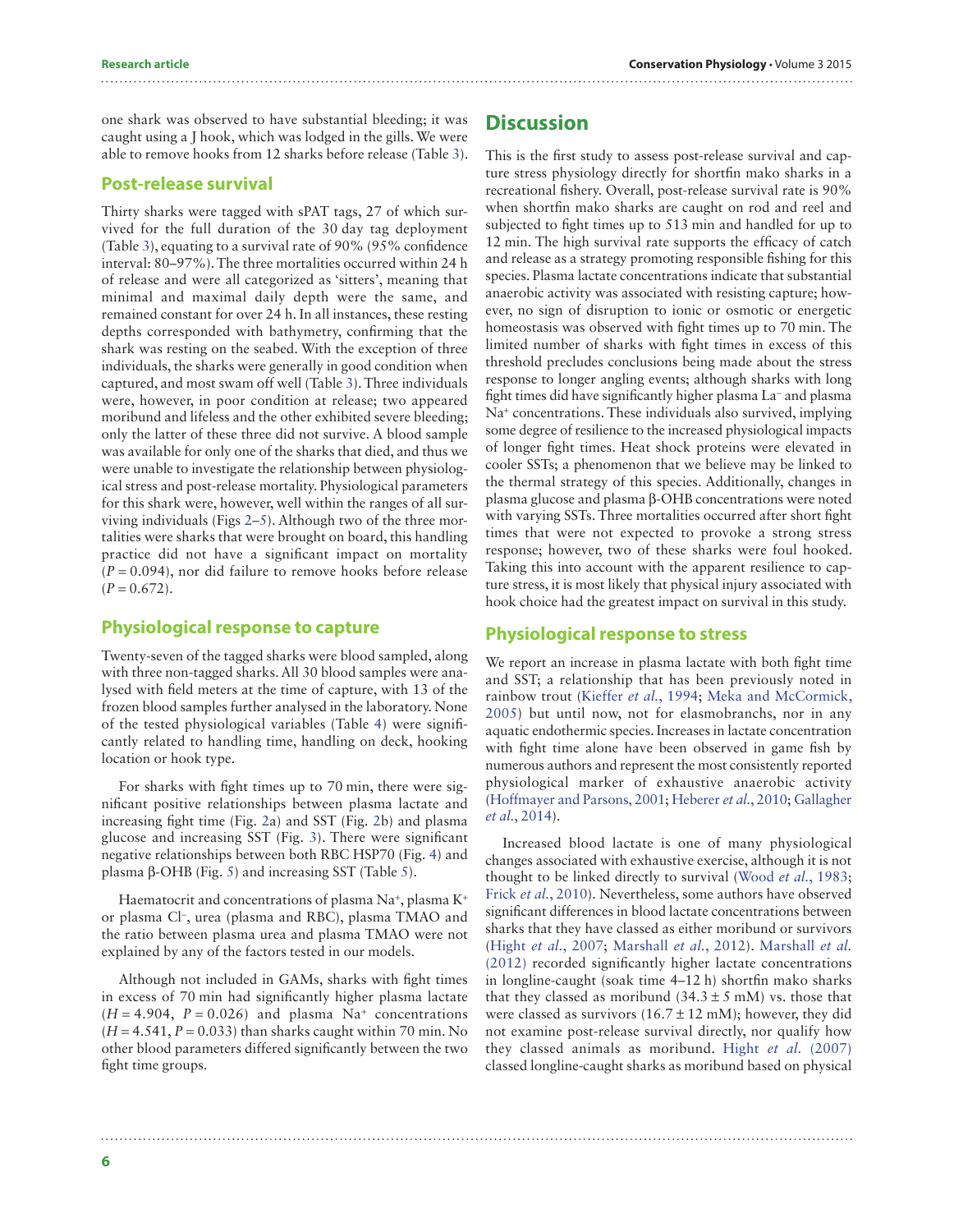#### <span id="page-6-0"></span>**Table 3:** Capture variables for all caught and released shortfin mako sharks

| <b>Shark</b>      | Size: fork<br>length<br>(cm) | Weight<br>(kg) | Sex            | Fight<br>time<br>(min) | Handling<br>time<br>(min) | <b>Hook</b><br>type | <b>Hook</b><br>location | Catch<br>condition | <b>Bleeding</b> | Swim<br>off     | Displacement<br>(km) | Survived    | <b>Blood</b><br>sample |
|-------------------|------------------------------|----------------|----------------|------------------------|---------------------------|---------------------|-------------------------|--------------------|-----------------|-----------------|----------------------|-------------|------------------------|
| M007              | 190                          | 49.8           | M              | 15                     | 5 <sup>a</sup>            | J                   | <b>Throat</b>           | Good               | <b>No</b>       | Slow            | 1042.0               | Yes         | No                     |
| <b>M008</b>       | 180                          | 59.2           | F              | 29                     | 6 <sup>a</sup>            | J                   | <b>Throat</b>           | Good               | <b>No</b>       | <b>Strong</b>   | 22.8                 | No (Sitter) | <b>No</b>              |
| M009              | 192                          | 50.7           | M              | 7                      | 8                         | Circle              | <b>Jawb</b>             | Good               | <b>No</b>       | Well            | 1597.0               | Yes         | Yes                    |
| M010              | 189                          | 66.4           | M              | 12                     | 5 <sup>a</sup>            | Circle              | Throat <sup>b</sup>     | Good               | Unknown         | <b>Strong</b>   | 1386.0               | Yes         | Yes                    |
| M012              | 161                          | 42.2           | F              | $\overline{7}$         | 4                         | Circle              | <b>Jawb</b>             | Good               | <b>No</b>       | Well            | 21.3                 | No (Sitter) | <b>No</b>              |
| M013c             | 197                          | 77.8           | F              | 266                    | $\overline{2}$            | J                   | Gut                     | Poor               | Unknown         | <b>Lifeless</b> | 1350.0               | Yes         | Yes                    |
| M014              | 170                          | 49.8           | M              | 51                     | 3                         | Circle              | <b>Body</b>             | Good               | <b>No</b>       | Well            | 121.0                | Yes         | Yes                    |
| M015              | 180                          | 59.2           | F              | 10                     | $\overline{2}$            | Circle              | Jaw                     | Good               | <b>No</b>       | Well            | 1260.0               | Yes         | Yes                    |
| M016              | 208                          | 91.8           | N/A            | 56                     | $\overline{4}$            | Circle              | Jaw                     | Good               | <b>No</b>       | <b>Strong</b>   | 1818.0               | Yes         | Yes                    |
| M017              | 193                          | 74.3           | M              | 29                     | 3                         | Circle              | Jaw                     | Good               | <b>No</b>       | <b>Strong</b>   | 52.5                 | Yes         | Yes                    |
| M018              | 171                          | 50.7           | F              | 12                     | 7                         | Circle              | Jawb                    | Good               | <b>No</b>       | <b>Strong</b>   | 1671.0               | Yes         | Yes                    |
| M019c             | 240                          | 141.7          | F              | 122                    | 12                        | Circle              | Jaw <sup>b</sup>        | Good               | <b>No</b>       | <b>Strong</b>   | 47.9                 | Yes         | Yes                    |
| M020              | 149                          | 33.4           | F              | 5                      | 2 <sup>a</sup>            | Circle              | Jaw                     | Good               | <b>No</b>       | <b>Strong</b>   | 344.1                | Yes         | Yes                    |
| M021              | 110                          | 13.4           | F              | $\mathbf{1}$           | 2 <sup>a</sup>            | Circle              | Jaw <sup>b</sup>        | Good               | <b>No</b>       | <b>Strong</b>   | 132.5                | Yes         | Yes                    |
| M022              | 183                          | 62.2           | M              | 4                      | $\overline{2}$            | J                   | Throat                  | Good               | <b>No</b>       | <b>Strong</b>   | 79.1                 | Yes         | Yes                    |
| M023              | 115                          | 15.3           | F              | $\mathbf{1}$           | $\overline{2}$            | J                   | <b>Throat</b>           | Good               | <b>No</b>       | <b>Strong</b>   | 427.6                | Yes         | Yes                    |
| M024              | 162                          | 43.0           | F              | 10                     | $\overline{2}$            | J                   | Jaw                     | Good               | <b>No</b>       | <b>Strong</b>   | 285.9                | Yes         | Yes                    |
| M025              | 161                          | 42.2           | M              | 8                      | $\overline{2}$            | J                   | Gut                     | Good               | Unknown         | Well            | 392.8                | Yes         | Yes                    |
| M026              | 113                          | 14.5           | F              | $\mathbf{1}$           | 4 <sup>a</sup>            | J                   | Gills                   | Poor               | Yes             | <b>Strong</b>   | 0.4                  | No (Sitter) | Yes                    |
| M027 <sup>c</sup> | 182                          | 61.2           | F              | 160                    | 4                         | J                   | Throat                  | Poor               | <b>No</b>       | <b>Lifeless</b> | 498.3                | Yes         | Yes                    |
| M028 <sup>c</sup> | 265                          | 191.5          | F              | 513                    | 12                        | J                   | <b>Throat</b>           | Good               | <b>No</b>       | Well            | 1711.0               | Yes         | Yes                    |
| M029              | 110                          | 13.4           | F              | 4                      | 3 <sup>a</sup>            | Circle              | <b>Jaw</b> b            | Good               | <b>No</b>       | Well            | No Tag               | Unknown     | Yes                    |
| M030              | 232                          | 127.8          | F              | 31                     | 10                        | J                   | <b>Gills</b>            | Average            | <b>No</b>       | Well            | 1128.0               | Yes         | Yes                    |
| M031              | 197                          | 77.8           | F              | 12                     | 3                         | Circle              | <b>Throat</b>           | Good               | Unknown         | Well            | 1918.0               | Yes         | Yes                    |
| M032              | 198                          | 79.0           | M              | 17                     | 3                         | Circle              | Jaw                     | Good               | <b>No</b>       | Well            | 756.8                | Yes         | Yes                    |
| M033              | 120                          | 17.4           | M              | $\overline{2}$         | $\overline{2}$            | J                   | <b>Jaw</b> b            | Good               | <b>No</b>       | Well            | No Tag               | Unknown     | Yes                    |
| M034              | 197                          | 77.8           | F              | 60                     | 4                         | Circle              | Jawb                    | Good               | No              | Strong          | 194.9                | Yes         | Yes                    |
| M035              | 203                          | 85.2           | ${\sf M}$      | 46                     | 5                         | Circle              | <b>Jawb</b>             | Good               | <b>No</b>       | Strong          | 360.6                | Yes         | <b>Yes</b>             |
| M036              | 182                          | 61.2           | M              | 11                     | $\overline{3}$            | J.                  | Gills                   | Average            | <b>No</b>       | Slow            | 341.9                | Yes         | Yes                    |
| M037              | 132                          | 23.2           | F              | $\mathbf{1}$           | $\mathbf{1}$              | Circle              | Jawb                    | Good               | <b>No</b>       | Well            | No Tag               | Unknown     | Yes                    |
| M038              | 171                          | 50.7           | F              | 16                     | $\overline{2}$            | Circle              | Jaw <sup>b</sup>        | Good               | <b>No</b>       | Slow            | 318.3                | <b>Yes</b>  | <b>Yes</b>             |
| M039              | 195                          | 75.4           | F,             | 14                     | $\overline{2}$            | J                   | Jaw                     | Good               | No              | Well            | 530.4                | Yes         | Yes                    |
| M040              | 155                          | 37.6           | $\overline{M}$ | 8                      | $\overline{2}$            | J                   | Gills                   | Good               | <b>No</b>       | Well            | 1652.0               | Yes         | Yes                    |

Sharks were caught on either 9/0 stainless-steel 'Shogun' J hooks or 13/0 'Eagle Claw' circle hooks. 'Bleeding unknown' is for deep-hooked sharks where the puncture location was not visible. 'Displacement' is the distance (in kilometres) from the release location after 30 days. <sup>a</sup>Sharks were brought on deck.

**bHooks were removed before release.** 

c Sharks that were omitted from generalized additive models.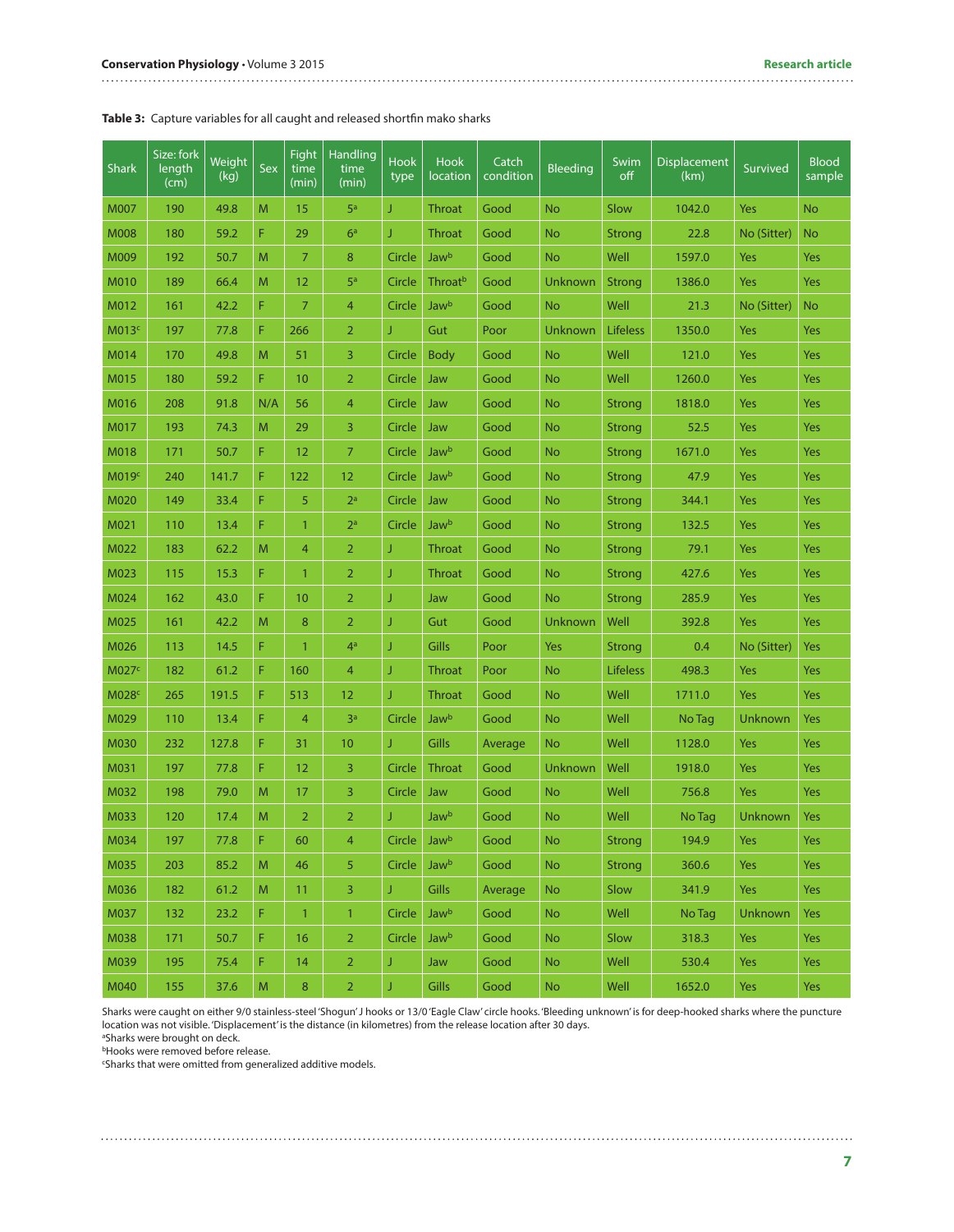

<span id="page-7-0"></span>**Figure 2:** Loess smoothing functions (blue lines) showing the relationship and 95% confidence intervals (grey shading) between calculated plasma lactate (millimolar) with fight time (*n* = 25; in minutes; **a**) and calculated plasma lactate (millimolar) with sea surface temperature (in degrees Celsius; *n* = 25; **b**). Tagged individuals (*n* = 22) are overlayed on the smoothing function, with blue dots representing survivors and red dots indicating mortalities.





<span id="page-7-1"></span>**Figure 3:** Loess smoothing function (blue line) showing the relationship and 95% confidence intervals (grey shading) between plasma glucose (millimolar; *n* = 25) and sea surface temperature (in degrees Celsius) for all sharks with fight times up to 70 min. Tagged individuals (*n* = 22) are overlayed on the smoothing function, with blue dots representing survivors and red dots indicating mortalities.

<span id="page-7-2"></span>**Figure 4:** Loess smoothing function (blue line) showing the relationship and 95% confidence intervals (grey shading) between red blood cell heat shock protein 70 (HSP70; in femtomoles per microgram) and sea surface temperature (in degrees Celsius; *n* = 10) for all sharks with fight times up to 70 min. Tagged individuals ( $n = 9$ ) are overlayed on the smoothing function, with blue dots representing survivors and red dots indicating mortalities.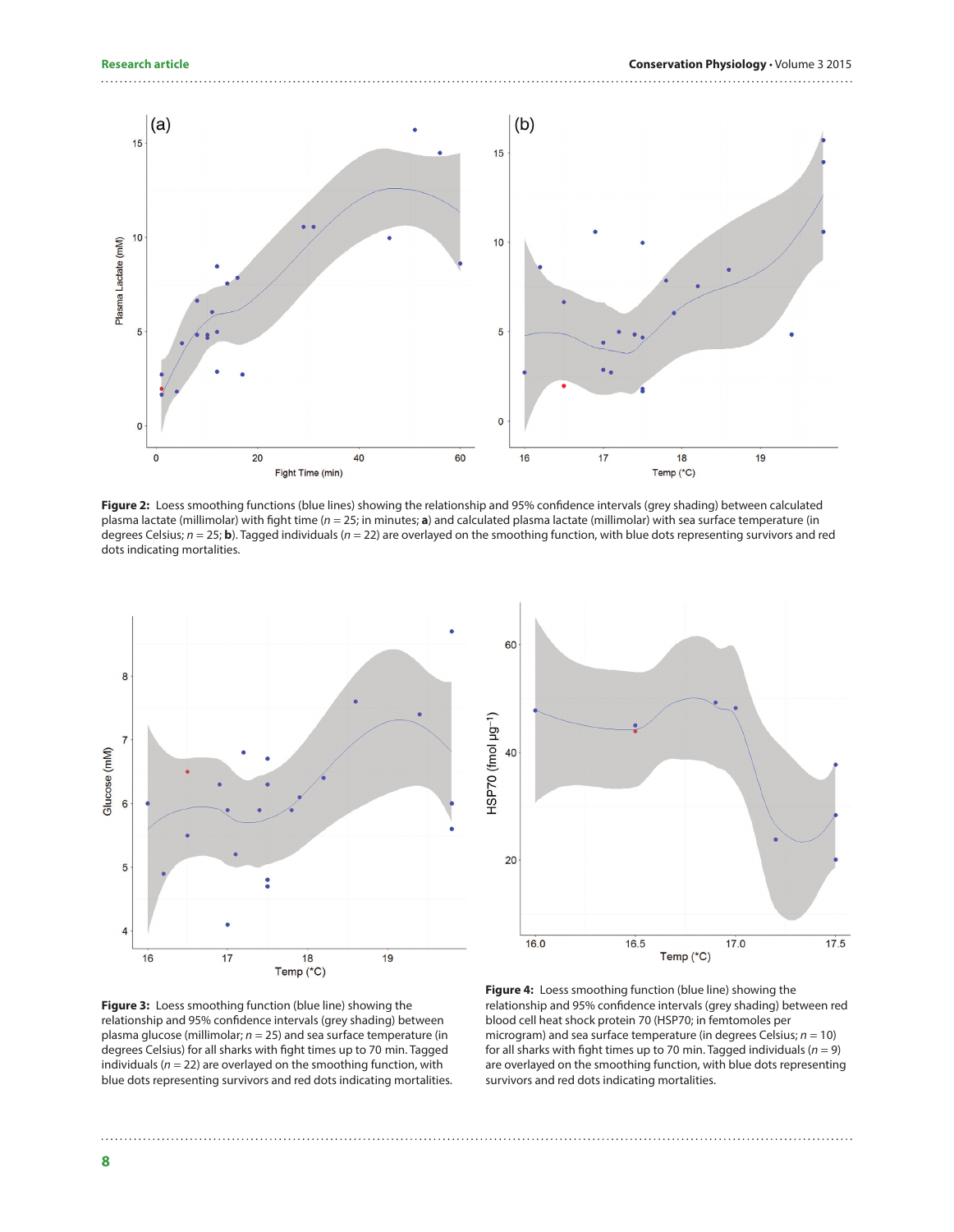

<span id="page-8-0"></span>**Figure 5:** Loess smoothing function (blue line) showing the relationship and 95% confidence intervals (grey shading) between plasma β-hydroxybutyrate (β-OHB; millimolar) and sea surface temperature (in degrees Celsius;  $n = 9$ ) for all sharks with fight times up to 70 min. Tagged individuals ( $n = 8$ ) are overlayed on the smoothing function, with blue dots representing survivors and red dots indicating mortalities.

appearance and responsiveness. Likewise, we report lactate concentrations in sharks that are comparable to those assessed as moribund by Hight *et al.* [\(2007\)](#page-12-9) and [Marshall](#page-13-21) *et al.* (2012) and note that, despite these lactate concentrations and the moribund appearance of sharks boat-side, these individuals survived. For example, the highest recorded lactate value (33.8 mM) was taken from a shark that was retrieved after a fight of >4 h; this individual became tangled in the line and was retrieved tail first, appearing lifeless boat-side, with no active swimming observed at release. This individual recovered, and the tag was detected 30 days later, 1350 km from its deployment location. These findings demonstrate that neither plasma lactate concentration nor subjective physical measures (appearance, responsiveness) are reliable predictors of mortality.

Concentrations of plasma ions and haematocrit were comparable to those of longline-caught shortfin mako sharks [\(Marshall](#page-13-21) *et al.*, 2012). Changes in osmolarity and subsequent increases in haematocrit may accompany the onset of acidosis [\(Turner](#page-14-9) *et al.*, 1983; [Cliff and Thurman, 1984](#page-12-21); [Skomal and](#page-14-0) [Mandelman, 2012\)](#page-14-0); however, we found no relationship between the variables included in our models and haematocrit or the concentrations of plasma ions. The results relating to the relationship between fight time and plasma ions are likely to be limited by the sample size of sharks used in the GAMs  $(n=9)$  and the four sharks with fight times over 70 min being

<span id="page-8-1"></span>**Table 4:** Physiological parameters measured in blood of shortfin mako sharks

| Parameter                               | Minimum | Maximum | Mean  | <b>SEM</b> | $\overline{r}$ |
|-----------------------------------------|---------|---------|-------|------------|----------------|
| Lactate (mM) <sup>a</sup>               | 0.6     | 33.8    | 8.4   | 1.5        | 29             |
| Glucose (mM)                            | 4.1     | 8.7     | 6.0   | 0.2        | 29             |
| Haematocrit (%)                         | 22.5    | 40      | 33.8  | 0.8        | 26             |
| Plasma Na <sup>+</sup> (mM)             | 242     | 272     | 252.6 | 2.7        | 11             |
| Plasma K <sup>+</sup> (mM)              | 3.4     | 4.4     | 3.9   | 0.1        | 11             |
| Plasma Cl <sup>-</sup> (mM)             | 222     | 240     | 230.1 | 1.4        | 11             |
| Plasma urea (mM)                        | 306.7   | 399.6   | 353.1 | 9.1        | 11             |
| RBC urea (mM)                           | 237.1   | 337.5   | 284.5 | 9.1        | 12             |
| Plasma TMAO (mM)                        | 97.5    | 195.5   | 139.9 | 7.3        | 11             |
| Ratio of urea to TMAO                   | 1.7:1   | 3.5:1   | 2.6:1 | 0.15       | 11             |
| $\beta$ -OHB (mM)                       | 0.212   | 0.910   | 0.567 | 0.06       | 11             |
| RBC HSP70 (fmol $\mu$ g <sup>-1)b</sup> | 3.05    | 49.23   | 36.6  | 3.9        | 12             |

All parameters measured in millimoles per litre with the exception of haematocrit and RBC HSP70. Abbreviations: HSP70, heat shock protein 70; β-OHB, β-hydroxybutyrate; RBC, red blood cell; TMAO, trimethylamine oxide. aValues as a proxy for plasma lactate calculated from Lactate Pro values. bValues are reported in femtomoles of HSP70 per microgram of soluble protein from the RBCs.

omitted from this analysis. This is supported by the significantly higher distribution of plasma Na+ concentrations that we observed in these four sharks relative to the others and suggests that longer fight times may still provoke an ionic response to capture stress in this species.

The osmolytes urea and TMAO are a key component of the elasmobranch osmoconformation strategy ([Yancey and](#page-14-10) [Somero, 1979;](#page-14-10) [Treberg](#page-14-11) *et al.*, 2006). This is the first study to examine TMAO in an endothermic shark species, with plasma concentrations in the shortfin mako shark (139.9  $\pm$  7.3 mM) at similar levels to those measured in ectothermic species such as Port Jackson sharks (*Heterodontus portusjacksoni*; mean = 121 mM; [Cooper and Morris, 1998\)](#page-12-22). Our values for plasma urea (353  $\pm$  9.1 mM) were comparable to other reports for this species following angling (322 mM; *n* = 2; [Wells](#page-14-12) *et al.*, [1986\)](#page-14-12) and levels reported for ectotherms such as Port Jackson (394 mM) and gummy sharks (*Mustelus antarcticus*; 377 mM; Frick *et al.*[, 2010](#page-12-10)). There have been reports of significant decreases in plasma urea in response to otter-trawl capture and transport in spiny dogfish [\(Mandelman and Farrington, 2007](#page-13-22)) and gillnet capture in gummy sharks (Frick *et al.*[, 2010\)](#page-12-10), which are likely to be attributable to a stress-induced increase in gill surface area and urea permeability [\(Evans and Kormanik,](#page-12-23) [1985\)](#page-12-23). However, we did not observe any relationship between fight time and either osmolyte; nor did we find a significant difference in the concentrations of these osmolytes between sharks included in our model and those with long fight times. These findings support those of Brill *et al.* [\(2008\)](#page-11-9), who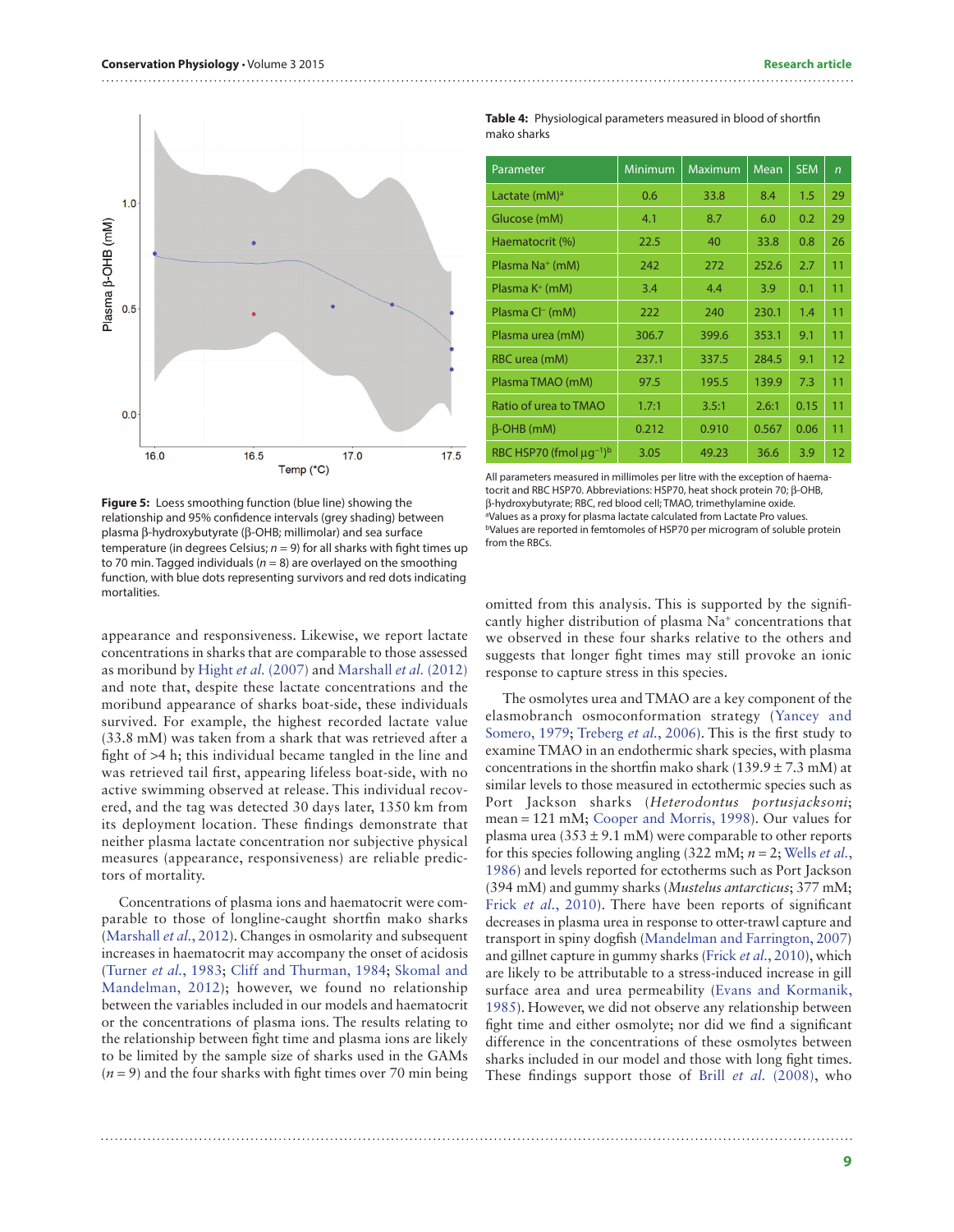| Model          | Predictors (best model)      | GCV    | Adjusted $r^2$ | Devience explained (%) | $\mathsf{n}$ | e.d.f.         | E.              | $P$ -value        |
|----------------|------------------------------|--------|----------------|------------------------|--------------|----------------|-----------------|-------------------|
| Plasma lactate | s (FightTime, k3) s(SST, k3) | 3.423  | 0.820          | 84.1                   | 25           | 1.717<br>1.000 | 32.210<br>9.502 | < 0.0001<br>0.005 |
| Glucose        | $s$ (SST, k3)                | 0.935  | 0.141          | 17.7                   | 25           | 1.000          | 4.954           | 0.035             |
| HSP70          | $s$ (SST, k3)                | 79.526 | 0.486          | 56.6                   | $10^{\circ}$ | 1.390          | 6.701           | 0.023             |
| $\beta$ -OHB   | $s$ (SST, k3)                | 0.036  | 0.474          | 54.0                   | $\mathbf Q$  | 1.000          | 8.220           | 0.023             |

<span id="page-9-0"></span>**Table 5:** Results from generalized additive models examining the physiological response in sharks with fight times up to 70 min

Only best significant models resulting from the backwards elimination approach are presented. Abbreviations: e.d.f., estimated degrees of freedom; GCV, generalized cross-validation score; HSP70, heat shock protein 70; β-OHB, β-hydroxybutyrate; 's' indicates that a smoothing function is applied to the predictor variable. The value after 'k' is the number of knots used in the smoothing function.

reported no difference between the plasma urea levels of control and exercise-stressed sandbar sharks (*Carcharhinus plumbeus*). The utility of urea and TMAO as indicators of the stressed state in elasmobranchs remains unclear, as also concluded by [Skomal and Mandelman \(2012\)](#page-14-0).

The ketone, β-OHB, plays an important role in the supply of energy for exercise recovery, with its oxidation supplying ~20% of the ATP required by *S. acanthias* [\(Richards](#page-13-12) *et al.*, [2003](#page-13-12)). It is also an important energy source for the heart and red muscle in elasmobranchs ([Ballantyne, 1997](#page-11-10)) and therefore plays an integral role in exercise physiology. We observed no relationship between plasma β-OHB concentrations and fight time, which may be explained by the white muscle uptake of plasma ketones occurring at the same rate as their supply from the liver [\(Richards](#page-13-12) *et al.*, 2003). We did find a significant negative relationship between β-OHB and SST for sharks caught within 70 min; however, the reason for this relationship is uncertain. The β-OHB concentrations in this study  $(0.567 \pm 0.06 \text{ mM})$  are comparable with those previously reported for mako sharks (0.978 mM; [Watson and Dickson,](#page-14-13) [2001\)](#page-14-13), and the lack of exceptionally high values (∼5 mM) would suggest that none of the sharks in this study was affected by starvation events [\(Walsh](#page-14-14) *et al.*, 2006; [Wood](#page-14-15) *et al.*, [2010](#page-14-15)). Assuming that starvation can contribute to poor health and negatively impact the energy available for metabolic processes such as swimming and recovery, our β-OHB data suggest that the sharks in the present study were not starved or energy depleted. We also observed a positive relationship between blood glucose and SST, with increased blood glucose possibly reflecting an increase in metabolic rate associated with the warmer SSTs and potentially an increase in feeding frequency that is necessary to sustain these increased energetic demands ([Hoffmayer](#page-12-24) *et al.*, 2012).

When all cells experience protein-damaging stress, HSPs are up-regulated within minutes to facilitate recovery of protein structure by guiding refolding, preventing protein aggregation and targeting irreparable proteins for destruction ([Roberts](#page-13-11) *et al.*[, 2010;](#page-13-11) [Currie, 2011](#page-12-12)). We examined the impacts of fight times of up to 70 min on cellular function by quantifying one of the most highly conserved of the stress proteins, HSP70 [\(Roberts](#page-13-11) *et al.*, 2010; [Currie, 2011](#page-12-12)). No relationship between RBC HSP70 and fight time was found, although interestingly,

we found a significant negative relationship between RBC HSP70 and SST. This is a surprising relationship and one that conflicts with what is known about the heat shock response in teleosts; specifically, that HSP70 usually increases at warmer temperatures ([Currie, 2011](#page-12-12)). Given that the shortfin mako is an endothermic elasmobranch ([Bernal](#page-11-11) *et al.*, 2001) capable of maintaining body temperatures 7–10°C above ambient [\(Carey](#page-12-25) [and Teal, 1969\)](#page-12-25), the higher RBC HSP70 levels in cooler waters may be a response to a larger temperature difference experienced by the blood as it circulates from the cool periphery to the warm core of the fish. Additionally, increased HSP70 expression may reflect an elevated metabolic rate in response to the cold, as observed in the splenic tissue of Pacific bluefin tuna (*Thunnus orientalis*; [Mladineo and Block, 2009](#page-13-23)). [Skomal](#page-13-13) [and Bernal \(2010\)](#page-13-13) presented data showing HSP70 expression in shortfin mako sharks with 30–45 min fight times to be six times higher than in those on the line for <1 min; however, the use of relative HSP70 levels and the absence of temperature data presented by these authors prevent any direct comparisons being made with our findings. It is possible that the strong relationship we observed between RBC HSP70 and SST dominated any effects that fight time may have had at a constant temperature. Further research is certainly needed to understand how endothermic fishes use HSPs during stress events and in varying environmental conditions.

#### **Effect of fight time**

Decreased survival associated with long fight times was not observed in the present study, differing from previous reports on pelagic sharks in both commercial [\(Campana](#page-12-6) *et al.*, 2009; [Gallagher](#page-12-2) *et al.*, 2014) and recreational fisheries ([Heberer](#page-12-20) *et al.*[, 2010](#page-12-20)). Growth, digestion and exercise recovery all require the delivery of oxygen and metabolic substrate to the tissues at rates above those required by routine activities ([Brill,](#page-11-12) [1996](#page-11-12)). Hence, elasmobranchs with a high aerobic scope should be capable of supplying more oxygen to tissues to deal with multiple aerobic demands (such as swimming and recovering from stress) simultaneously. This may also enable them to cope with a greater magnitude of physiological disruption from exercise and recover faster from this relative to their less active counterparts [\(Priede, 1985](#page-13-24); [Brill, 1996](#page-11-12); [Sepulveda](#page-13-6) *et al.*[, 2007;](#page-13-6) [Skomal and Bernal, 2010](#page-13-13)).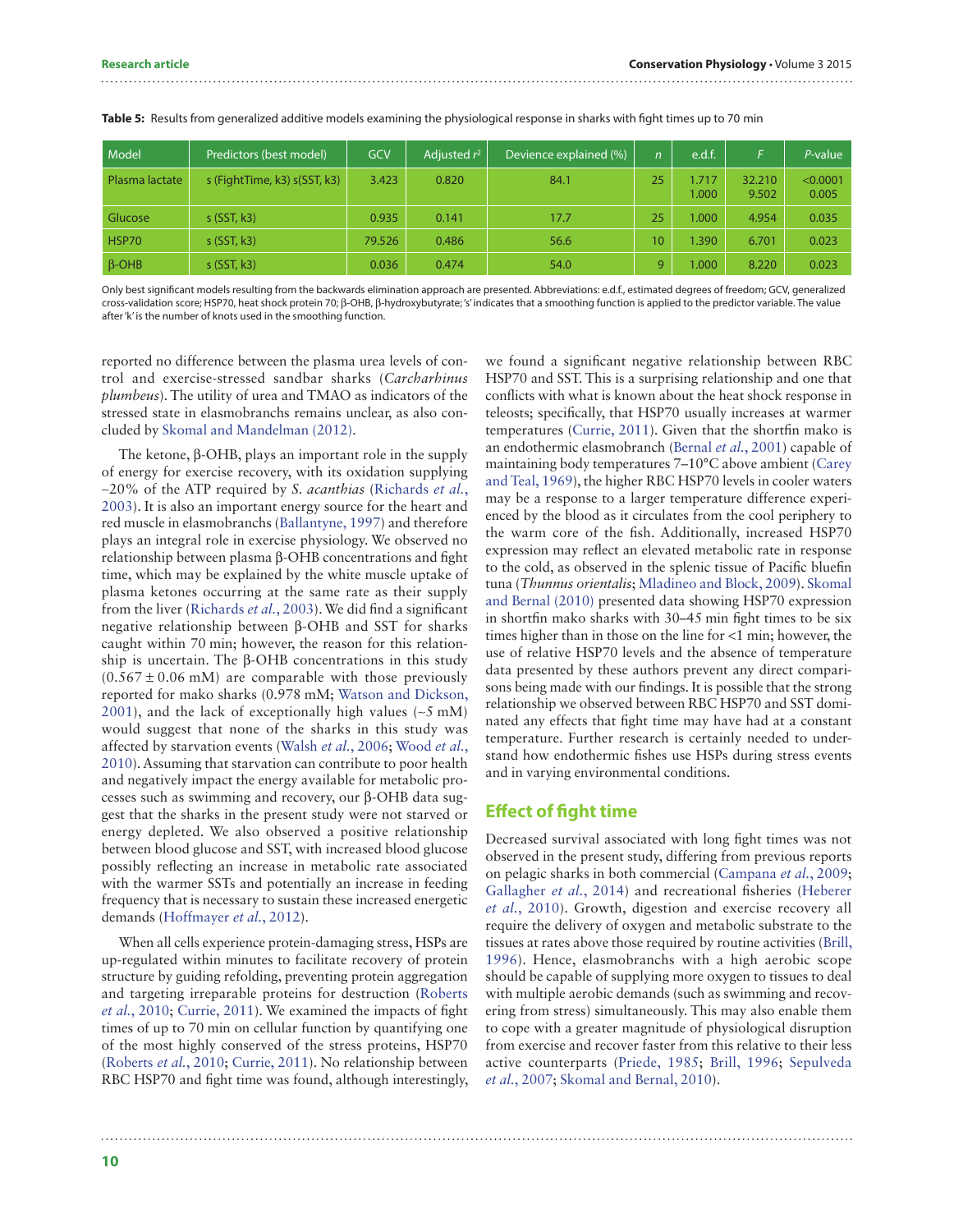[Heberer](#page-12-20) *et al*. (2010) identified fight time as a significant predictor of survivorship for tail-hooked common thresher sharks (*Alopias vulpinus*), with all sharks on the line ≥85 min succumbing to mortality. However, the capture method used by [Heberer](#page-12-20) *et al.* [\(2010\)](#page-12-20) involved pulling sharks backward, preventing effective ram ventilation and, in turn, limiting the aerobic capacity of the common thresher sharks. In contrast, our results indicate that all individuals with fight times  $>85$  min ( $n = 4$ , maximum 513 min) survived. As it is unlikely that respiration was inhibited by our capture method, oxygen delivery was not limited and it is probable that the shortfin mako's ability to cope with multiple aerobic demands was not compromised. Moreover, the three mortalities that we did observe had fight times <30 min, suggesting that mortalities in this study were not likely to be a direct consequence of the physiological impacts of fight time and indicate that this species may be more vulnerable to physical damage resulting from gear use and handling.

#### **Effect of gears**

Our data indicate a much higher occurrence of foul hooking associated with the use of J hooks compared with circle hooks. Foul hooking has been shown to increase mortality rate significantly in a number of species ([Bartholomew and Bohnsack,](#page-11-2) [2005](#page-11-2); [Reeves and Bruesewitz, 2007](#page-13-25); [Campana](#page-12-6) *et al.*, 2009; [Epperly](#page-12-26) *et al.*, 2012; [Kneebone](#page-13-26) *et al.*, 2013) and, for the shortfin mako in particular, foul-hooked sharks were more than four times more likely to be retrieved from longlines dead than jaw-hooked sharks [\(Epperly](#page-12-26) *et al.*, 2012). Two of the three mortalities observed in the present study were foul-hooked sharks caught using J hooks. One was gill hooked, with the associated bleeding almost certainly the cause of death; the other was deep hooked, possibly sustaining internal injuries or bleeding. Necropsy has shown foul hooking to be associated with hook penetration of the pericardium ([Kneebone](#page-13-26) *et al.*, [2013](#page-13-26)) and vital organs such as the heart, liver and parts of the lower alimentary canal [\(Caruso, 2000;](#page-12-27) [Borucinska](#page-11-13) *et al.*, 2001, [2002](#page-11-14)). Retained hooks can also lead to mortality over longer periods by causing systemic diseases [\(Borucinska](#page-11-13) *et al.*, 2001; [Adams](#page-11-15) *et al.*, 2015). The significant reduction in foul hooking that we observed with circle hook use is in agreement with the findings of many other authors ([Caruso, 2000;](#page-12-27) [Cooke and](#page-12-5) [Suski, 2004](#page-12-5); [Bartholomew and Bohnsack, 2005](#page-11-2); [Mapleston](#page-13-27) *et al.*[, 2008](#page-13-27); [Pacheco](#page-13-28) *et al.*, 2011). It should be noted that although circle hooks are better for fish welfare in the majority of instances, offsetting circle hooks can counteract their conservation benefits by increasing deep hooking and subsequent mortality ([Cooke and Suski, 2004;](#page-12-5) [Epperly](#page-12-26) *et al.*, 2012; [Rice](#page-13-29) *et al.*[, 2012\)](#page-13-29). The circle-hooked shark that died in the present study was hooked in the jaw and appeared to be in good health; however, no blood sample was taken and therefore we cannot speculate on the reasons for this mortality beyond the increased risk of predation during recovery.

#### **Resilience to capture stress**

Other survival estimates published for this species relate to individuals mostly taken on longlines and are based on tag-

recapture data (79%; [Wood](#page-14-16) *et al.*, 2007) and estimates from quantifying catecholamines at release (80%; [Hight](#page-12-9) *et al.*, [2007\)](#page-12-9). The lower survival estimates presented by these studies are likely to reflect the differences in capture and handling techniques between commercial and recreational fisheries; a finding consistent with blue shark (*Prionace glauca*) hooking mortality between the two sectors ([Campana](#page-11-16) *et al.*, 2006). When compared with other active sharks that exhibit a physiological response to capture of similar magnitude, the shortfin mako, and other lamnids, have an apparently high level of survivorship [\(Marshall](#page-13-21) *et al.*, 2012), indicating a resilience to the physiological stresses of capture.

Previous work suggests that the activity level and ecological classification of elasmobranchs will affect the magnitude of their response to capture [\(Marshall](#page-13-21) *et al.*, 2012). Taking into account the data presented by [Marshall](#page-13-21) *et al.* (2012) and the results of the present study, we suggest that the mako shark, a species renowned for its high activity, is resilient to capture stress owing to the metabolic rate and aerobic scope attributed to its endothermy. Other active species, lacking the aerobic scope of endotherms, may differ in their ability to recover from intense exercise whilst simultaneously performing other necessary aerobic processes. As a result, these species may exhibit high mortality rates associated with their limited aerobic capacity; for example, blacktip shark (*Carcharhinus limbatus*; 88% mortality) and dusky shark (*Carcharhinus obscurus*; 81% mortality; [Marshall](#page-13-21) *et al.*, 2012). The data presented by [Marshall](#page-13-21) *et al.* (2012) also suggest that some less active species have relatively high survivorship [e.g. tiger shark (*Galeocerdo cuvier*)] and do not appear to become as physiologically perturbed as active sharks ([Marshall](#page-13-21) *et al.*, [2012](#page-13-21); [Gallagher](#page-12-2) *et al.*, 2014). This suggests that less active sharks do not require the aerobic scope associated with endothermy to deal with capture stress; rather, these species avoid substantial physiological perturbation altogether, suggesting divergent strategies in dealing with capture stress between active and less-active species.

#### **Summary**

Fight time did not impact shortfin mako shark survival, despite elevated plasma La− and plasma Na+ after long fight times, indicating pronounced metabolic acidosis. This highlights the resilience of this species to capture stress and is likely to reflect the aerobic capabilities associated with endothermy. No other physiological responses were found to be related to the duration of the capture event. Fight times reported in the present study represent those that would be imposed by recreational fishers and give merit to the use of catch-and-release fishing as a conservation method for shortfin mako. Post-release survival in this species is most likely to be impacted by hooking injuries, which can be reduced through the adoption of circle hooks. If sharks are deep hooked, our results indicate that leaving hooks in may be beneficial, rather than risk further internal injury trying to remove them ([Bartholomew and Bohnsack, 2005](#page-11-2); [Kneebone](#page-13-26) *et al.*, [2013](#page-13-26)). Furthermore, sharks that appeared moribund when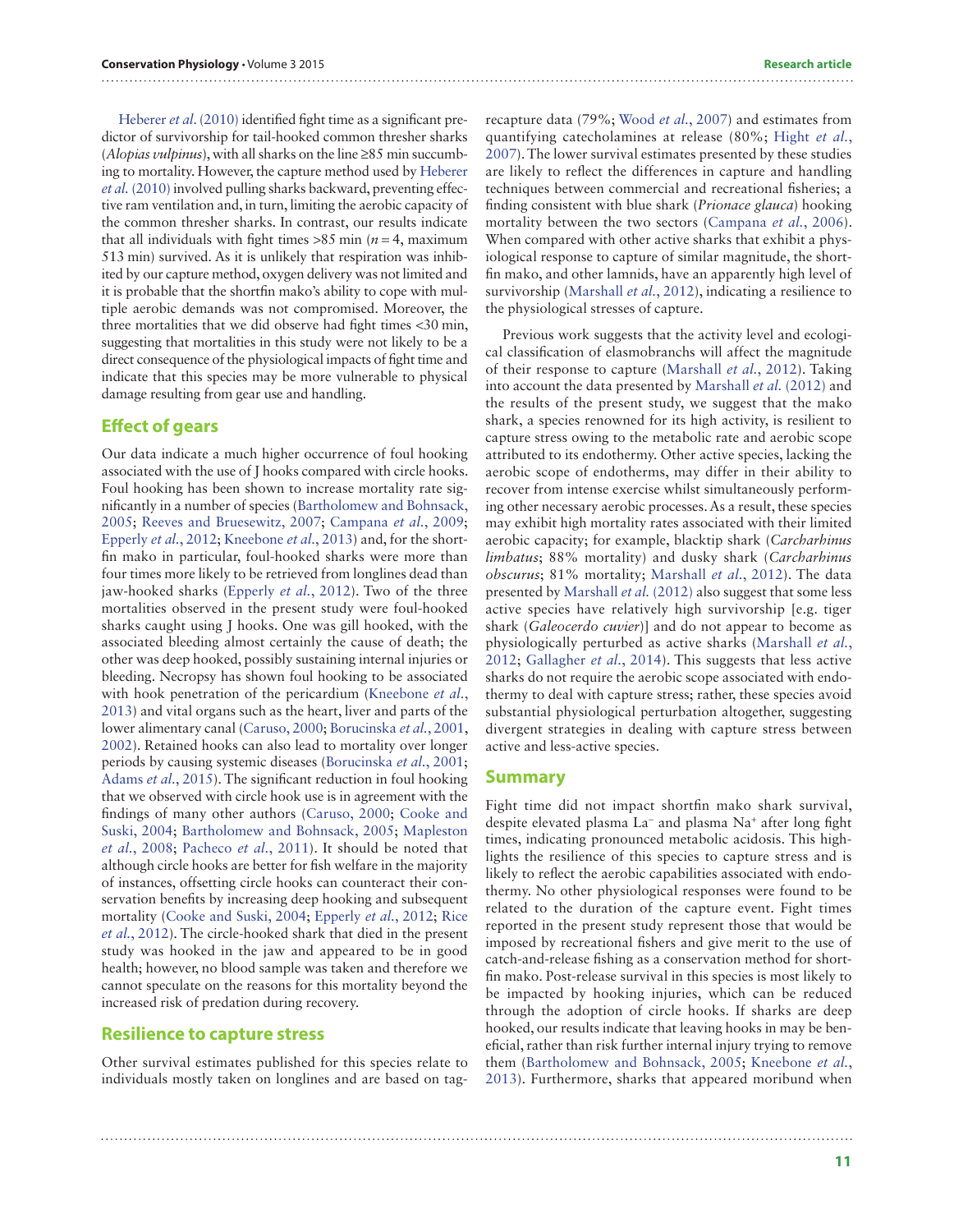boat-side were observed to make a complete recovery after release, which is an important factor to take into consideration when conducting survivorship studies and when making a decision about whether or not to release an individual. Recent studies have highlighted the highly interspecific nature of the stress response in sharks ([Marshall](#page-13-21) *et al.*, 2012; [Renshaw](#page-13-30) *et al.*, 2012), and species can differ greatly in their ability to cope with physiological disruptions [\(Renshaw](#page-13-30) *et al.*, [2012](#page-13-30)); this may apply particularly when comparing ectothermic and endothermic species. Additionally, the need for fishery-specific assessments may be as important as species-specific assessments where gears and handling techniques are expected to vary between users.

# **Supplementary material**

[Supplementary material is available at](http://conphys.oxfordjournals.org/lookup/suppl/doi:10.1093/conphys/cov044/-/DC1) *Conservation Physiology* [online.](http://conphys.oxfordjournals.org/lookup/suppl/doi:10.1093/conphys/cov044/-/DC1)

# **Acknowledgements**

We would like to thank Sarah Pyke, Andrew Pender, Keno Ferter and Jaime McAllister for their continued support in the field and Natalie Donaher, Dave Barnett, Jim Kieffer, Melanie Gallant and Sacha LeBlanc for laboratory support. We would also like to thank recreational anglers and volunteer researchers who took the time to assist with fieldwork: Josh Cox, Nobby Clark, Justin Drysdale, Daniel Vallance, Jonah Yick, Dave Faloon, Mike Porteus, Jason Beard, Johnny Keane, Travis Baulch, Dave Jarvis, Brett Cleary, Dennis & Kerry Heinicke, Jason, Ryan and Lucas Ivory, Denis, Robyn and Rob Lucardie, Al and Rachel McGlashan, Roddy Findlay and Jaime Ward. Special thanks to John Stevens and Paul Rogers for project advice and field support. This work was carried out in accordance with University of Tasmania's animal ethics committee approval, no. A0012230. Access to threatened and migratory species was granted under an Australian Commonwealth Research Permit, AU-COM2013-231.

# **Funding**

This work was supported by the Department of Primary Industries, Parks, Water and Environment, Fishwise Community [grant CG2010/116 to J.M.S.]; Equity Trustees and ANZ Trustees, Holsworth Wildlife Research Endowment [S0020481 to R.P.F.] and the Natural Sciences and Engineering Research Council of Canada [NSERC RGPIN-2014-06177 to S.C.].

# **References**

- <span id="page-11-5"></span>Abascal FJ, Quintans M, Ramos-Cartelle A, Mejuto J (2011) Movements and environmental preferences of the shortfin mako, *Isurus oxyrinchus*, in the southeastern Pacific Ocean. *Mar Biol* 158: 1175–1184.
- <span id="page-11-15"></span>Adams DH, Borucinska JD, Maillett K, Whitburn K, Sander TE (2015) Mortality due to a retained circle hook in a longfin mako shark *Isurus paucus* (Guitart-Manday). *J Fish Dis* 38: 621–628.
- <span id="page-11-8"></span>Ambelu A, Mekonen S, Koch M, Addis T, Boets P, Everaert G, Goethals P (2014) The application of predictive modelling for determining bioenvironmental factors affecting the distribution of blackflies (Diptera: Simuliidae) in the Gilgel Gibe watershed in southwest Ethiopia. *PLoS ONE* 9: e112221.
- <span id="page-11-0"></span>Arlinghaus R, Cooke SJ, Coleman FC, Figueira WF, Ueland JS, Crowder LB (2005) Global impact of recreational fisheries. *Science* 307: 1561–1563.
- <span id="page-11-1"></span>Arlinghaus R, Cooke SJ, Lyman J, Policansky D, Schwab A, Suski C, Sutton SG, Thorstad EB (2007) Understanding the complexity of catch-andrelease in recreational fishing: an integrative synthesis of global knowledge from historical, ethical, social, and biological perspectives. *Rev Fish Sci* 15: 75–167.
- <span id="page-11-10"></span>Ballantyne JS (1997) Jaws: the inside story. The metabolism of elasmobranch fishes. *Comp Biochem Physiol B Biochem Mol Biol* 118: 703–742.
- <span id="page-11-2"></span>Bartholomew A, Bohnsack JA (2005) A review of catch-and-release angling mortality with implications for no-take reserves. *Rev Fish Biol Fisher* 15: 129–154.
- <span id="page-11-11"></span>Bernal D, Dickson KA, Shadwick RE, Graham JB (2001) Review: analysis of the evolutionary convergence for high performance swimming in lamnid sharks and tunas. *Comp Biochem Physiol A Mol Integr Physiol* 129: 695–726.
- <span id="page-11-6"></span>Bland JM, Altman DG (1995) Comparing methods of measurement: why plotting difference against standard method is misleading. *Lancet* 346: 1085–1087.
- <span id="page-11-7"></span>Bland JM, Altman DG (1999) Measuring agreement in method comparison studies. *Stat Methods Med Res* 8: 135–160.
- <span id="page-11-13"></span>Borucinska J, Martin J, Skomal G (2001) Peritonitis and pericarditis associated with gastric perforation by a retained fishing hook in a blue shark. *J Aquat Anim Health* 13: 347–354.
- <span id="page-11-14"></span>Borucinska J, Kohler N, Natanson L, Skomal G (2002) Pathology associated with retained fishing hooks in blue sharks, *Prionace glauca* (L.), with implications for their conservation. *J Fish Dis* 25: 515–521.
- <span id="page-11-12"></span>Brill RW (1996) Selective advantages conferred by the high performance physiology of tunas, billfishes, and dolphin fish. *Comp Biochem Physiol A Mol Integr Physiol* 113: 3–15.
- <span id="page-11-9"></span>Brill R, Bushnell P, Schroff S, Seifert R, Galvin M (2008) Effects of anaerobic exercise accompanying catch-and-release fishing on blood-oxygen affinity of the sandbar shark (*Carcharhinus plumbeus*, Nardo). *J Exp Mar Biol Ecol* 354: 132–143.
- <span id="page-11-4"></span>Brownscombe JW, Nowell L, Samson E, Danylchuk AJ, Cooke SJ (2014) Fishing-related stressors inhibit refuge-seeking behavior in released subadult Great Barracuda. *T Am Fish Soc* 143: 613–617.
- <span id="page-11-3"></span>Burns KM, Froeschke JT (2012) Survival of red grouper (*Epinephalus morio*) and red snapper (*Lutjanus campechanus*) caught on J-hooks and circle hooks in the Florida recreational and recreational-for-hire fisheries. *B Mar Sci* 88: 633–646.
- <span id="page-11-16"></span>Campana SE, Marks L, Joyce W, Kohler NE (2006) Effects of recreational and commercial fishing on blue sharks (*Prionace glauca*) in Atlantic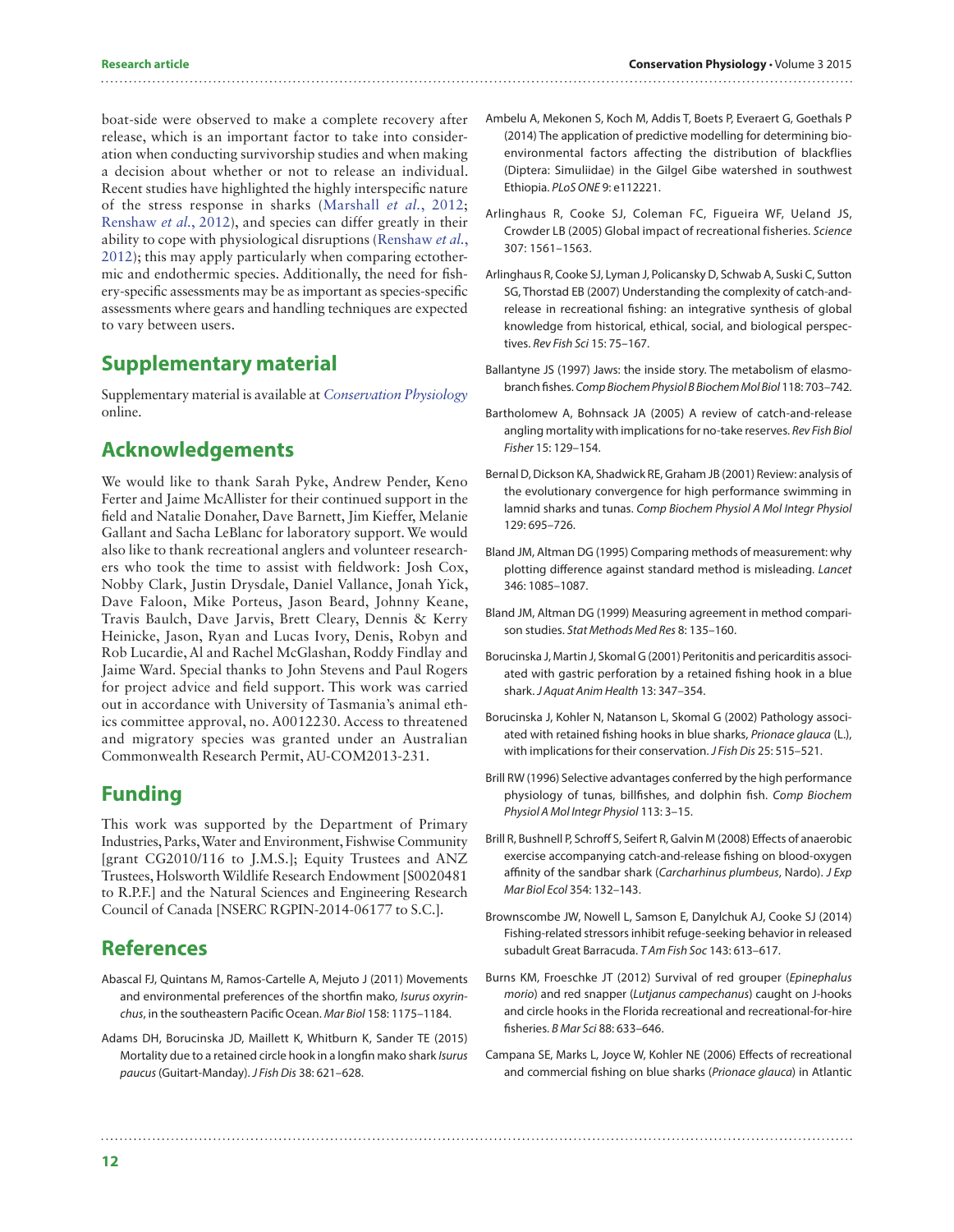Canada, with inferences on the North Atlantic population. *Can J Fish Aquat Sci* 63: 670–682.

<span id="page-12-6"></span>Campana SE, Joyce W, Manning MJ (2009) Bycatch and discard mortality in commercially caught blue sharks *Prionace glauca* assessed using archival satellite pop-up tags. *Mar Ecol Prog Ser* 387: 241–253.

- <span id="page-12-25"></span>Carey FG, Teal JM (1969) Mako and porbeagle: warm-bodied sharks. *Comp Biochem Physiol* 28: 199–204.
- <span id="page-12-7"></span>Carruthers EH, Schneider DC, Neilson JD (2009) Estimating the odds of survival and identifying mitigation opportunities for common bycatch in pelagic longline fisheries. *Biol Conserv* 142: 2620–2630.
- <span id="page-12-27"></span>Caruso PG (2000) A comparison of catch and release mortality and wounding for striped bass (*Morone saxatilis*), captured with two baited hook types. Completion Report for Job 12, Sportfisheries Research Project (F-57-R), Commonwealth of Massachusetts, Division of Marine Fisheries, pp 1–16.
- <span id="page-12-21"></span>Cliff G, Thurman GD (1984) Pathological and physiological effects of stress during capture and transport in the juvenile dusky shark, *Carcharhinus obscurus*. *Comp Biochem Physiol A Mol Integr Physiol* 78: 167–173.
- <span id="page-12-0"></span>Coleman FC, Figueira WF, Ueland JS, Crowder LB (2004) The impact of United States recreational fisheries on marine fish populations. *Science* 305: 1958–1960.
- <span id="page-12-1"></span>Cooke SJ, Cowx IG (2004) The role of recreational fishing in global fish crises. *BioScience* 54: 857–859.
- <span id="page-12-4"></span>Cooke SJ, Hogle WJ (2000) Effects of retention gear on the injury and short-term mortality of adult smallmouth bass. *N Am J Fish Manage* 20: 1033–1039.
- <span id="page-12-5"></span>Cooke SJ, Suski CD (2004) Are circle hooks an effective tool for conserving marine and freshwater recreational catch-and-release fisheries? *Aquat Conserv* 14: 299–326.
- <span id="page-12-22"></span>Cooper AR, Morris S (1998) The blood respiratory, haematological, acidbase and ionic status of the Port Jackson shark, *Heterodontus portusjacksoni*, during recovery from anaesthesia and surgery: a comparison with sampling by direct caudal puncture. *Comp Biochem Physiol A Mol Integr Physiol* 119: 895–903.
- <span id="page-12-12"></span>Currie S (2011) Heat shock proteins and temperature. In Farrell AP, ed, *Encyclopedia of Fish Physiology: from Genome to Environment, Vol. 3*. Academic Press, San Diego, pp 1732–1737.
- <span id="page-12-16"></span>Currie S, Tufts BL, Moyes CD (1999) Influence of bioenergetic stress on heat shock protein gene expression in nucleated red blood cells of fish. *Am J Physiol Regul Integr Comp Physiol* 276: R990–R996.
- <span id="page-12-14"></span>Donaldson MR, Arlinghaus R, Hanson KC, Cooke SJ (2008) Enhancing catch-and-release science with biotelemetry. *Fish Fish* 9: 79–105.
- <span id="page-12-26"></span>Epperly SP, Watson JW, Foster DG, Shah AK (2012) Anatomical hooking location and condition of animals captured with pelagic longlines: the grand banks experiments 2002–2003. *B Mar Sci* 88: 513–527.
- <span id="page-12-23"></span>Evans DH, Kormanik G (1985) Urea efflux from the *Squalus acanthias* pup: the effect of stress. *J Exp Biol* 119: 375–379.
- <span id="page-12-10"></span>Frick LH, Reina RD, Walker TI (2010) Stress related physiological changes and post-release survival of Port Jackson sharks (*Heterodontus portusjacksoni*) and gummy sharks (*Mustelus antarcticus*) following gillnet and longline capture in captivity. *J Exp Mar Biol Ecol* 385: 29–37.
- <span id="page-12-11"></span>Frick LH, Walker TI, Reina RD (2012) Immediate and delayed effects of gill-net capture on acid-base balance and intramuscular lactate concentration of gummy sharks, *Mustelus antarcticus*. *Comp Biochem Physiol A Mol Integr Physiol* 162: 88–93.
- <span id="page-12-2"></span>Gallagher A, Serafy J, Cooke S, Hammerschlag N (2014) Physiological stress response, reflex impairment, and survival of five sympatric shark species following experimental capture and release. *Mar Ecol-Prog Ser* 496: 207–218.
- <span id="page-12-17"></span>Goodyear CP (2002) Factors affecting robust estimates of the catchand-release mortality using pop-off tag technology. In Lucy JA, Studholme AL, eds, *Catch and Release in Marine Recreational Fisheries.* American Fisheries Society, Bethesda, MD, USA, pp 172–179.
- <span id="page-12-13"></span>Graves JE, Luckhurst BE, Prince ED (2002) An evaluation of pop-up satellite tags for estimating postrelease survival of blue marlin (*Makaira nigricans*) from a recreational fishery. *Fish B-NOAA* 100: 134–142.
- <span id="page-12-20"></span>Heberer C, Aalbers SA, Bernal D, Kohin S, DiFiore B, Sepulveda CA (2010) Insights into catch-and-release survivorship and stress-induced blood biochemistry of common thresher sharks (*Alopias vulpinus*) captured in the southern California recreational fishery. *Fish Res* 106: 495–500.
- <span id="page-12-9"></span>Hight BV, Holts D, Graham JB, Kennedy BP, Taylor V, Sepulveda CA, Bernal D, Ramon D, Rasmussen LEL, Lai NC (2007) Plasma catecholamine levels as indicators of the post-release survivorship of juvenile pelagic sharks caught on experimental drift longlines in the Southern California Bight. *Mar Freshwater Res* 58: 145–151.
- <span id="page-12-3"></span>Hoenig JM, Gruber SH (1990). Life-history patterns in the elasmobranchs: implications for fisheries management. In Pratt HL, Gruber SH, Taniuchi T, eds, Elasmobranchs as Living Resources: Advances in the Biology, Ecology, Systematics, and the Status of the Fisheries. Proceedings of the Second United States–Japan Workshop East–West Center. NOAA Technical Report NMFS Vol. 90, Honolulu, Hawaii, pp 518–534.
- <span id="page-12-19"></span>Hoffmayer ER, Parsons GR (2001) The physiological response to capture and handling stress in the Atlantic sharpnose shark, *Rhizoprionodon terraenovae*. *Fish Physiol Biochem* 25: 277–285.
- <span id="page-12-24"></span>Hoffmayer ER, Hendon JM, Parsons GR (2012) Seasonal modulation in the secondary stress response of a carcharhinid shark, *Rhizoprionodon terraenovae*. *Comp Biochem Physiol A Mol Integr Physiol* 162: 81–87.
- <span id="page-12-15"></span>Hutchinson MR, Itano DG, Muir JA, Holland KN (2015) Post-release survival of juvenile silky sharks captured in a tropical tuna purse seine fishery. *Mar Ecol-Prog Ser* 521: 143–154.
- <span id="page-12-18"></span>Kerstetter DW, Graves JE (2006) Survival of white marlin (*Tetrapturus albidus*) released from commercial pelagic longline gear in the western North Atlantic. *Fish B-NOAA* 104: 434–444.
- <span id="page-12-8"></span>Kieffer JD (2000) Limits to exhaustive exercise in fish. *Comp Biochem Physiol A Mol Integr Physiol* 126: 161–179.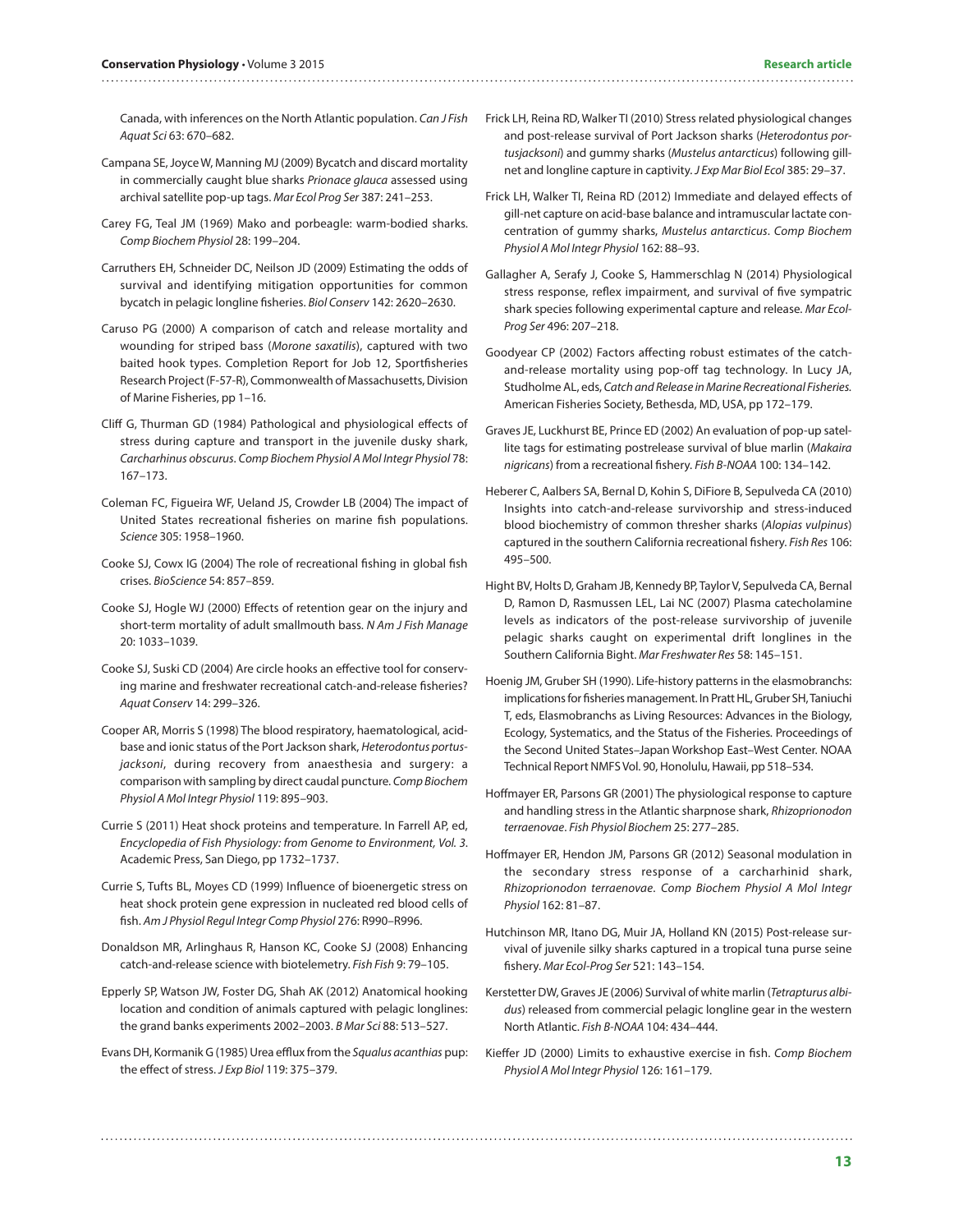- <span id="page-13-9"></span>Kieffer J, Currie S, Tufts B (1994) Effects of environmental temperature on the metabolic and acid–base responses of rainbow trout to exhaustive exercise. *J Exp Biol* 194: 299–317.
- <span id="page-13-26"></span>Kneebone J, Chisholm J, Bernal D, Skomal G (2013) The physiological effects of capture stress, recovery, and post-release survivorship of juvenile sand tigers (*Carcharias taurus*) caught on rod and reel. *Fish Res* 147: 103–114.
- <span id="page-13-16"></span>Kolhatkar A, Robertson CE, Thistle ME, Gamperl AK, Currie S (2014) Coordination of chemical (trimethylamine oxide) and molecular (heat shock protein 70) chaperone responses to heat stress in elasmobranch red blood cells. *Physiol Biochem Zool* 87: 652–662.
- <span id="page-13-17"></span>Krouwer JS (2008) Why Bland–Altman plots should use *X*, not (*Y*+*X*)/2 when *X* is a reference method. *Stat Med* 27: 778–780.
- <span id="page-13-15"></span>LeBlanc S, Höglund E, Gilmour KM, Currie S (2012) Hormonal modulation of the heat shock response: insights from fish with divergent cortisol stress responses. *Am J Physiol Regul Integr Comp Physiol* 302: R184–R192.
- <span id="page-13-2"></span>Lewin W-C, Arlinghaus R, Mehner T (2006) Documented and potential biological impacts of recreational fishing: insights for management and conservation. *Rev Fish Sci* 14: 305–367.
- <span id="page-13-18"></span>MacLellan R, Tunnah L, Barnett D, Wright P, MacCormack T, Currie S (2015) Chaperone roles for TMAO and HSP70 during hyposmotic stress in the spiny dogfish shark (*Squalus acanthias*). *J Comp Physiol B* 185: 729–740.
- <span id="page-13-1"></span>McPhee DP, Leadbitter D, Skilleter GA (2002) Swallowing the bait: is recreational fishing in Australia ecologically sustainable? *Pac Conserv Biol* 8: 40–51.
- <span id="page-13-22"></span>Mandelman JW, Farrington MA (2007) The physiological status and mortality associated with otter-trawl capture, transport, and captivity of an exploited elasmobranch, *Squalus acanthias*. *ICES J Mar Sci* 64: 122–130.
- <span id="page-13-10"></span>Manire C, Hueter R, Hull E, Spieler R (2001) Serological changes associated with gill-net capture and restraint in three species of sharks. *T Am Fish Soc* 130: 1038–1048.
- <span id="page-13-27"></span>Mapleston A, Welch D, Begg GA, McLennan M, Mayer D, Brown I (2008) Effect of changes in hook pattern and size on catch rate, hooking location, injury and bleeding for a number of tropical reef fish species. *Fish Res* 91: 203–211.
- <span id="page-13-21"></span>Marshall H, Field L, Afiadata A, Sepulveda C, Skomal G, Bernal D (2012) Hematological indicators of stress in longline-captured sharks. *Comp Biochem Physiol A Mol Integr Physiol* 162: 121–129.
- <span id="page-13-20"></span>Meka JM, McCormick SD (2005) Physiological response of wild rainbow trout to angling: impact of angling duration, fish size, body condition, and temperature. *Fish Res* 72: 311–322.
- <span id="page-13-23"></span>Mladineo I, Block BA (2009) Expression of Hsp70, Na<sup>+</sup>/K<sup>+</sup> ATP-ase, HIF-1α, IL-1β and TNF-α in captive Pacific bluefin tuna (*Thunnus orientalis*) after chronic warm and cold exposure. *J Exp Mar Biol Ecol* 374: 51–57.
- <span id="page-13-7"></span>Moyes CD, Fragoso N, Musyl MK, Brill RW (2006) Predicting postrelease survival in large pelagic fish. *T Am Fish Soc* 135: 1389–1397.

- <span id="page-13-4"></span>Muoneke MI, Childress WM (1994) Hooking mortality: a review for recreational fisheries. *Rev Fish Sci* 2: 123–156.
- <span id="page-13-28"></span>Pacheco JC, Kerstetter DW, Hazin FH, Hazin H, Segundo RSSL, Graves JE, Carvalho F, Travassos PE (2011) A comparison of circle hook and J hook performance in a western equatorial Atlantic Ocean pelagic longline fishery. *Fish Res* 107: 39–45.
- <span id="page-13-3"></span>Policansky D (2002) Catch-and-release recreational: a historical perspective. In Pitcher TJ, Hollingworth CE, eds, *Recreational Fisheries: Ecological, Economic and Social Evaluation*. Blackwell Science, Oxford, pp 74–93.
- <span id="page-13-0"></span>Post JR, Sullivan M, Cox S, Lester NP, Walters CJ, Parkinson EA, Paul AJ, Jackson L, Shuter BJ (2002) Canada's recreational fisheries: the invisible collapse? *Fisheries* 27: 6–17.
- <span id="page-13-24"></span>Priede IG (1985) Metabolic scope in fishes. In Tytler P, Calow P, eds, *Fish Energetics: New Perspectives*. Croom-Helm, London. pp 33–64.
- <span id="page-13-19"></span>R Core Team (2014) *R: a Language and Environment for Statistical Computing*. R Foundation for Statistical Computing, Vienna, Austria. <http://www.r-project.org/>.
- <span id="page-13-8"></span>Raby GD, Packer JR, Danylchuk AJ, Cooke SJ (2014) The understudied and underappreciated role of predation in the mortality of fish released from fishing gears. *Fish Fish* 15: 489–505.
- <span id="page-13-25"></span>Reeves KA, Bruesewitz RE (2007) Factors influencing the hooking mortality of walleyes caught by recreational anglers on Mille Lacs, Minnesota. *N Am J Fish Manage* 27: 443–452.
- <span id="page-13-30"></span>Renshaw GMC, Kutek AK, Grant GD, Anoopkumar-Dukie S (2012) Forecasting elasmobranch survival following exposure to severe stressors. *Comp Biochem Physiol A Mol Integr Physiol* 162: 101–112.
- <span id="page-13-29"></span>Rice PH, Serafy JE, Snodgrass D, Prince ED (2012) Performance of nonoffset and 10° offset 18/0 circle hooks in the United States pelagic longline fishery. *B Mar Sci* 88: 571–587.
- <span id="page-13-12"></span>Richards J, Heigenhauser G, Wood C (2003) Exercise and recovery metabolism in the Pacific spiny dogfish (*Squalus acanthias*). *J Comp Physiol B* 173: 463–474.
- <span id="page-13-11"></span>Roberts RJ, Agius C, Saliba C, Bossier P, Sung YY (2010) Heat shock proteins (chaperones) in fish and shellfish and their potential role in relation to fish health: a review. *J Fish Dis* 33: 789–801.
- <span id="page-13-5"></span>Semba Y, Aoki I, Yokawa K (2011) Size at maturity and reproductive traits of shortfin mako, *Isurus oxyrinchus*, in the western and central North Pacific. *Mar Freshwater Res* 62: 20–29.
- <span id="page-13-6"></span>Sepulveda CA, Graham JB, Bernal D (2007) Aerobic metabolic rates of swimming juvenile mako sharks, *Isurus oxyrinchus*. *Mar Biol* 152: 1087–1094.
- <span id="page-13-14"></span>Skomal GB (2007) Evaluating the physiological and physical consequences of capture on post-release survivorship in large pelagic fishes. *Fisheries Manag Ecol* 14: 81–89.
- <span id="page-13-13"></span>Skomal GB, Bernal D (2010) Physiological responses to stress in sharks. In Carrier J, Musick J, Heithaus, M eds, *Sharks and Their Relatives II: Biodiversity, Adaptive Physiology, and Conservation*. CRC Press, Boca Raton, pp 459–490.